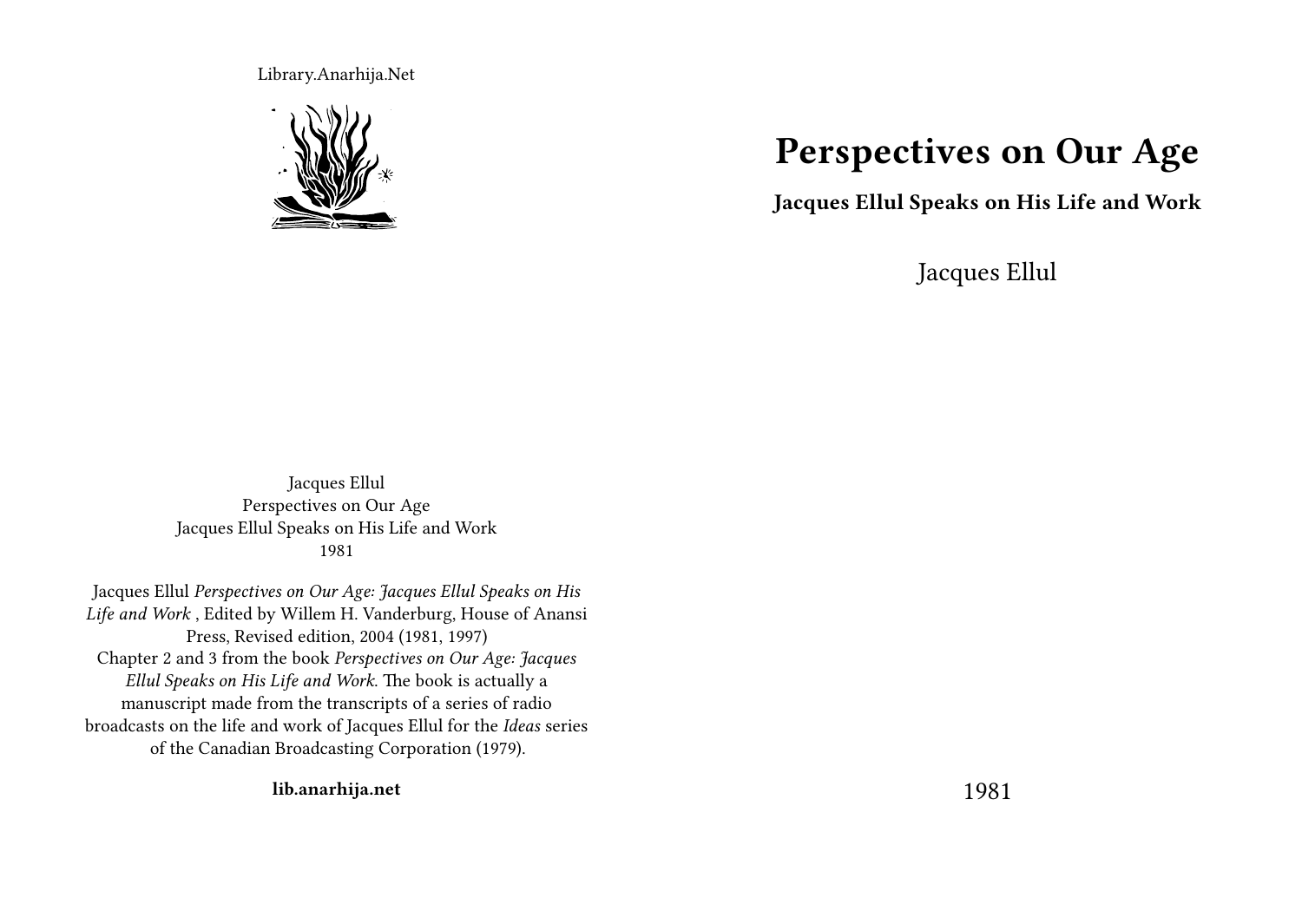## **Contents**

| <b>Understanding Our Age</b> |    |
|------------------------------|----|
| The Present and the Future   | 28 |

should be like all the others, go to the same schools as everyone else. But, at the same time, we should try to set up an alternative school, as it were, a parallel institution, where children learn to live differently and, on an existential level, learn to question the certitudes taught them in regular schools. Of course, this can be done only in communities of parents. One simply cannot provide such an orientation for life in a purely familial framework; and one cannot do work of this sort all alone with one's own children.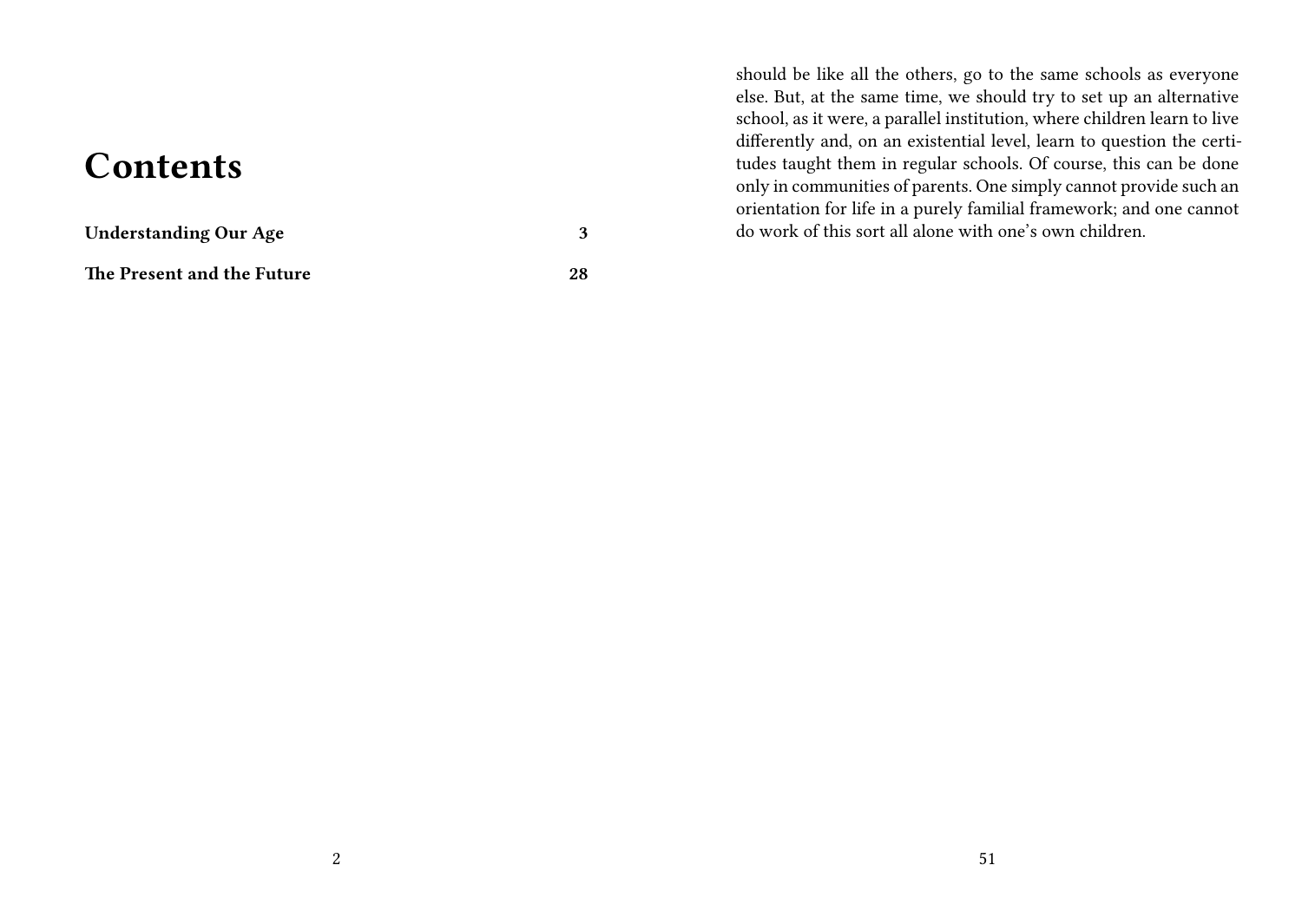Of course, they could do so, rejecting the development of society. But this was no solution. Those who continued living in the forest became extinct.

In the same way, one cannot claim that we can go on living as in the nineteenth century. We cannot bring up our children as though they were ignorant of technique, as though they had not been introduced from the first into a world dominated by technique. If we tried to do that, we would make total misfits of our children, and their lives would be impossible. They would then be highly vulnerable to the powers of technique. Yet we cannot wish them to be pure technical experts, making them so well fit for the society dominated by technique that they are totally devoid of what has until now been considered human.

Hence, I think that on the one hand we must teach them, prepare them to live *in* technique and at the same time *against* technique. We must teach them whatever is necessary to live in this world and, at the same time, to develop a critical awareness of the modern world. This is a very delicate balance, and we should not delude ourselves. We are preparing a world that will be even harder to live in for our children than it is for us. For us it is already complicated. And our children will be forced to deal with even more difficult situations.

Let me tell you of an experience that strikes me as dreadfully enlightening in its cynicism. I am rather well acquainted with the president of Electricite de France (the French national utilities company which is also responsible for the nuclear power plants). I was talking to him, discussing the dangers of nuclear plants point by point. Finally, in regard to two items in particular, he acknowledged that there were indeed some insoluble problems. And then he made the following extraordinary comment: "After all, we have to leave some problems for our children to solve."

That is the cynical attitude of the technical expert who knows his limits; it reveals that our children are indeed going to have difficult problems. Hence, in the immediate future, I feel that our children

## **Understanding Our Age**

My political activity and my reflections based on Marx's thinking led me to establish two rather simple things. First, a good number of Marx's predictions about the evolution of capitalism did not come true. The transformation of the world was far more complex than he had envisioned. The capitalist world had powers of resistance that were not exhausted, despite Lenin's explanations. Second, a very large number of those bourgeois that Marx had talked about disappeared, especially the ineffective and useless portion of the bourgeoisie, the people limited to existing on a private income. Thus, there had been a certain transformation of capitalism too. I therefore wondered if the Marxian analysis of capital and capitalism in the nineteenth century was equally valid in the first third of the twentieth. It was certainly questionable. Next, it struck us, especially in the personalist movement, that there were certain extremely similar trends in both Soviet and capitalist society. Beyond the economic transformations and beyond the political and legal forms, one could find common elements—particularly the need to increase industry at any price and to develop technical objects.

Here, too, we were left with a question. We felt, perhaps because we hadn't read all of Marx, that he hadn't given technique the position it has in our era. The first person, no doubt, who stressed the importance of technique (in the proper sense, which I will try to define below) was my friend Bernard Charbonneau. In 1934, he began to regard technique as the decisive factor, the essential factor in the world we live in—a truly prophetic view. But Charbonneau, who teaches geography, did not create the stir that his ideas merited. He is completely unknown despite his highly remarkable books. It was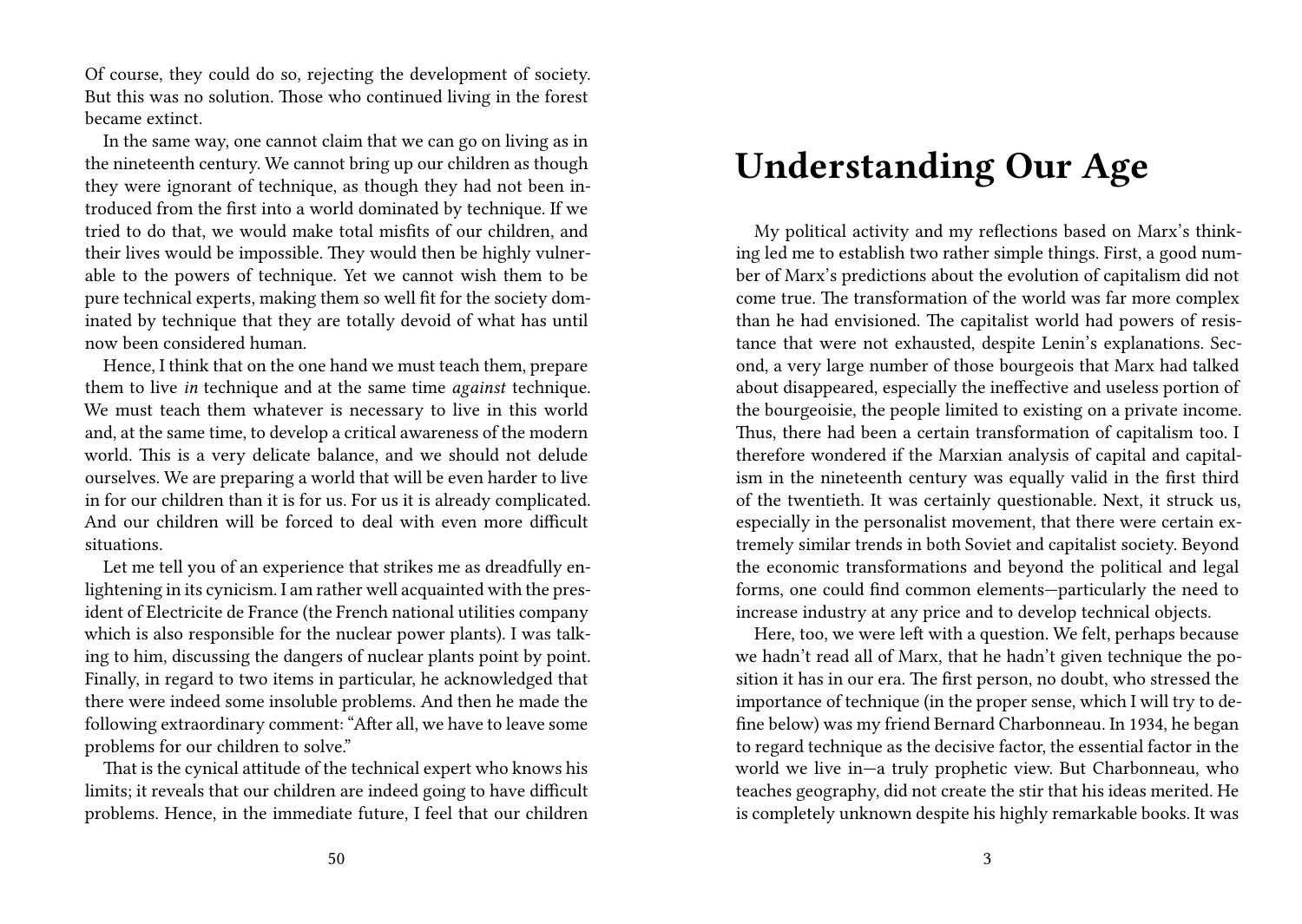he who first drew my attention to the phenomenon of technique. I gradually realized that a transformation had indeed taken place since the nineteenth century. Basically, Marx was speaking of a society dominated by the industrial world. In 1930 to 1940, this industrial world was still dominant. But now new trends had emerged.

It struck me that something similar and comparable in both the Soviet and the capitalist worlds was precisely the technical phenomenon. One could start with the extremely simple idea that a Soviet and an American factory were exactly the same thing, just as a Soviet and an American automobile are the same thing. In other words, on a totally elementary level there were common points, and this was a reason to compare the two kinds of organization. Little by little, as we analyzed the influence of technique and its importance in our society, we came to realize that technique was the most decisive factor in explaining our era. As an explanatory element, it could play the part that capital had played in Marx's interpretation during the nineteenth century.

I don't mean to say that technique has the same function as capital. Nor am I saying that the capitalist system is a thing of the past. I know that it still exists, but capital no longer plays the role it did when Marx was studying it in the nineteenth century. Power in particular and the reproductive capacity of value are no longer tied to capital; they are now inherent in technique.

However, perhaps we ought to be more precise. When I use the French word *technique,* normally translated into English as *technology,* I do not mean exactly the same thing as the French word *technologie,* which is also translated into English as *technology.* We have to be meticulous about this simple point of vocabulary. I know that the two are habitually confused. Etymologically, of course, *technologie* means a discourse on *technique.* That is the true meaning of *technologie.* Now when I speak of *technique,* I am speaking of the technical phenomenon, the reality of the technical. When I view an automobile, the engine of the automobile is in the category of *technique,* i.e., the technical. It is not what the French call *technologic,*

greater. This is an example of a critical stance in regard to the very techniques we use.

At the same time, I was obliged to remain on the fringes with all my activities. Again and again, people tried to draw me into political circles, saying that something was happening politically that might lead to the acceptance of my analyses! This is a trap for the ecological movements. I feel that any action pertaining to the milieu of technique must remain on the fringes because this milieu is extraordinarily enveloping and, I might say, extraordinarily seductive. My work, therefore, is obviously on a small scale; it requires much effort for apparently meagre results. While crowds of people adopt all the technical developments, we can act only on individual levels. Hence, this is a true artisan's work. Nonetheless I am fully convinced that my slow labour, involving small numbers of people, is actually a point of departure for an internal change in society. To use big words, confronted with the phenomenon of technique and the new milieu we live in, we must have "mutants." Not the mutants of science fiction—the technical human being with a robot's brain but quite the opposite. To be a mutant a person needs to become someone who can use techniques and at the same time not be used by, assimilated by, or subordinated to them. This implies a development of the intellect and a development of consciousness which can come about only for individuals, but it is the only development possible.

This leads, obviously, to the problem of educating children. For a longer or shorter period, our children and grandchildren, we must realize, will be living in a technical milieu, and we cannot even for one second imagine that we can raise them without some contact with it. Once again, the point is not to refuse to admit that technique exists, because it does exist; it is our milieu.

This goes back to what I was saying about the milieu. I know that it has in fact happened that when historical societies organized, small groups or sometimes individual people absolutely refused, saying: "We want to keep living like monkeys in the forest."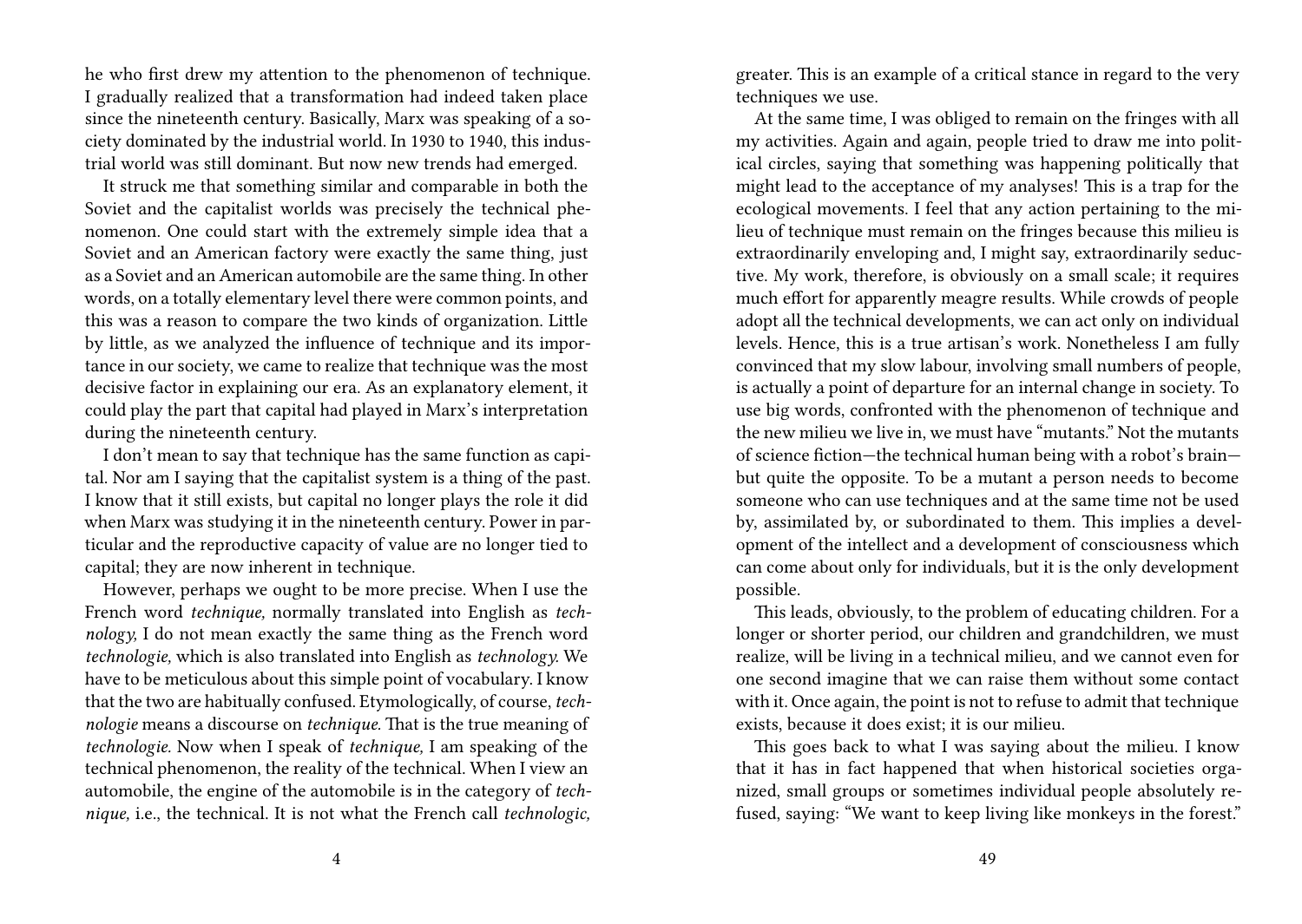"The base" is the average person, the one who simply lives his or her own life, who has no great ambitions or special intellectual development; but who still has something like spontaneity, openness, often allowing him or her to understand the things that are happening, so long as they are shown, and to understand them in such a way that he or she is relatively better prepared than intellectuals, technical experts, and executives to take the values of life seriously. All this led me to concentrate on local initiatives—that is, to rely on direct and close relationships to form groups for investigating the issues that require people to take a stand on technique and the system of technique, but which are also very concrete.

Let me give you an example of ecological action in the region of Aquitaine. I tried to get intellectuals to develop a critical attitude so that they would question the very techniques they were studying. These intellectuals included scientists, lawyers and administrators. The point was not to reject administrative technique or juridical technique, but to clearly know what we were doing by employing them; to know the visible, immediate results and the secondary and less visible drawbacks. In other words, very close attention must be paid to any technical interference in the social or psychological domain. It was a great consolation for me to see people not going backward but realizing that the most highly developed technical means are not necessarily the best, even though they are the most efficient. I am thinking of insights shown by the doctors I worked with. They saw that many tests, although highly developed from a technical point of view, are ultimately no more certain than the diagnoses that were once made by more elementary procedures, but demanded greater personal commitment from the physician. In other words, a very large number of laboratory tests and clinical examinations are absolutely useless. They are technically highly developed, but often very dangerous and sometimes very painful. Ultimately physicians and surgeons (I am speaking of the most highly qualified) recognize that the results and the knowledge attained are no

even though English usage tends toward *technology* on this point. The study of the engine and the discourse on the engine is *technologie.* But the phenomenon itself must be viewed as part of *technique.* I know the difficulty of this semantic problem in English, for there is only one single word, *technology,* to designate both *la technique* (the concrete thing) and *la technologie* (the discourse, the teaching of the subject itself). But we must absolutely distinguish between the two. It is the same difference as between *society* and *sociology,* or between *earth (g* in Greek) and *geology* (the science of the earth). However, there is a further difficulty. The English word *technology* essentially concerns the work of engineers, chiefly in the industrial milieu. But for me, *la technique* is a far wider concept, referring to efficient methods applicable in all areas (monetary, economic, athletic, etc.). I would prefer that English retain the word *technique.* Thus, in this sense, it is *technique.* In this reality, in this substance one might say in our Western society—it is *technique* that struck us as the determining element, and also as the determining element in the creation of, say, value.

We know that for Marx, work is what creates value. We are bound to see that in a society which has become extremely technical, the determining factor is both scientific research and the application of science in the form of technique. These statements are not peculiar to the capitalist structure.This is what creates value now; even some (though not all) Soviet and Communist economists acknowledge it. In other words, we have to reread the world in which we now live. Not in terms of the capitalist structure, but in terms of technique.

The further I advanced, the more I asked myself which phenomenon would have struck Marx as the one most determining our society if he had worked in our twentieth-century milieu instead of the nineteenth-century milieu? Which phenomenon would have struck him as the one most crucial to structuring both the human condition and the political organization? I grew more and more convinced that technique is the element that would have caught his attention. Hence, it was in terms of Marxist thought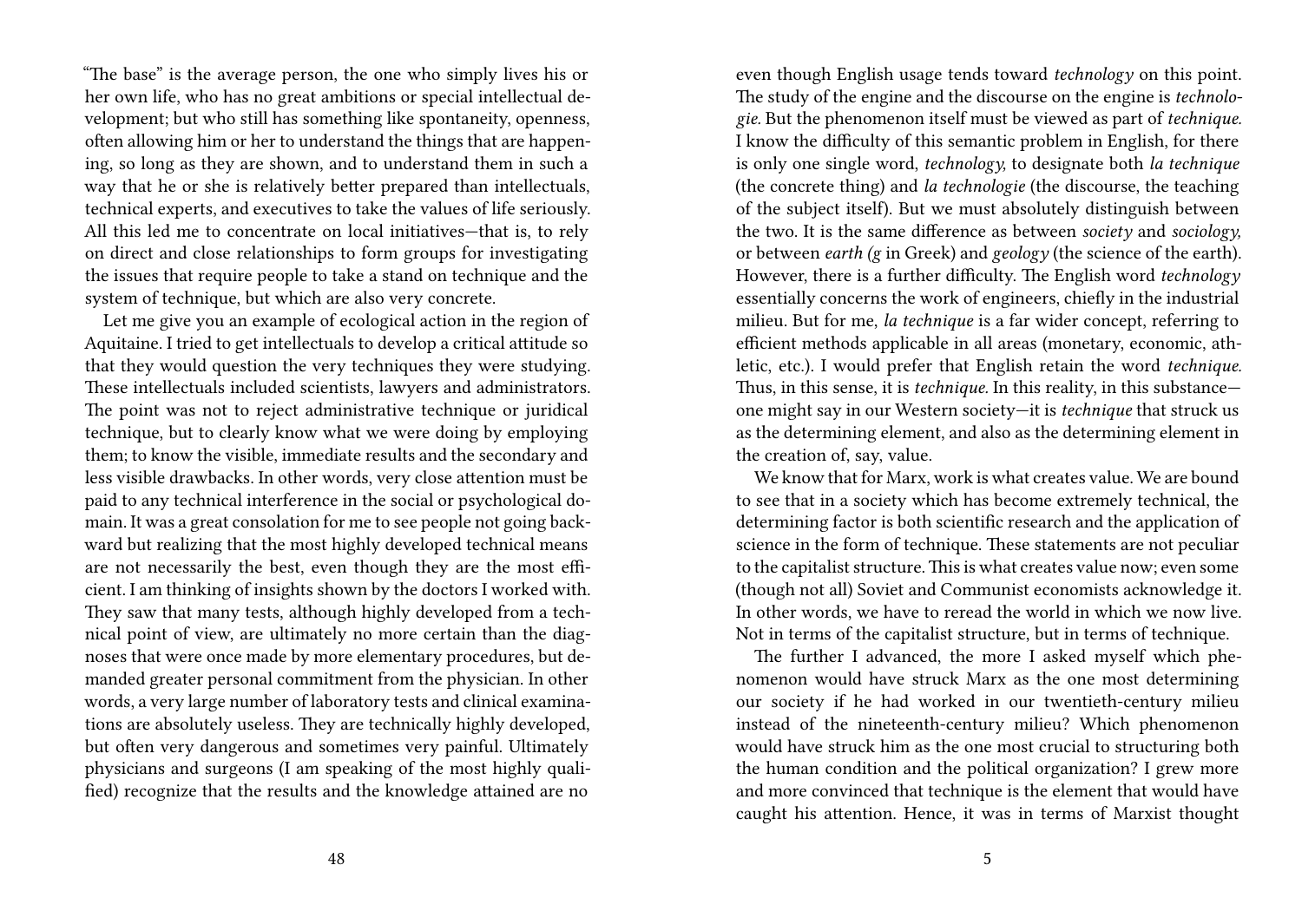and with relative faithfulness to Marx that I began to study the phenomenon of technique more and more closely.

Of course, others had more or less discerned the role of technique. I am thinking of Max Weber in particular, and then Lewis Mumford a bit later. But I feel that one cannot fully compare my research to theirs. In Max Weber, we most certainly have a very closely related method, but I cannot say that Weber influenced me. When I commenced these investigations, I was totally unacquainted with Weber's sociology, and I didn't get to know it until 1944. We certainly have a similar approach to issues and a similar sociological method, but there is a major difference between us.

However much of a genius and prophet Weber may have been, the society he analyzed was the society of 1900, or at best, the society of the nineteen-tens and -twenties. He died in 1920. Hence, he did not know the technical phenomenon in its full development. Scholars now generally agree that the watershed between the older society and the typical society dominated by technique came around 1945. In other words, Weber had a particular view of how general the technical phenomenon was. He thought about the bureaucratization of society in terms of technique, but he could not really study the phenomenon himself.

However, many other sociologists have studied certain aspects of our society dominated by technique. I am thinking of Raymond Aron in France and Galbraith and McLuhan in the United States and Canada. Aron has essentially studied industry; Galbraith, the technical, bureaucratic, industrial state and a particular power structure—the technobureaucracy, as it were; and McLuhan has studied the problem of mass media. But all of them, in my opinion, have done only fragmentary research. One cannot investigate the whole modern social phenomenon on the basis of the technostructure any more than on the basis of television. In other words, there is a general, overall view encompassing research on industry, the modern state, and television. This all-inclusive view, this framework, is that of technique. Raymond Aron is very

is beginning to talk about a market economy, a natural formation of prices through competition. Not that the capitalist system is better; rather, both sides are looking for the best forms, the most effective ways of using techniques. Likewise, the Western world is talking more and more about economic planning. Hence, an obvious convergence, with identical objectives, namely technical power, and the domination and utilization of raw materials for technique. Ideologies no longer count. Whether the discourse is Communist or capitalist, liberal or Socialist, in fact, everyone is obliged to do more or less the same thing.

I could give countless examples of these facts. For instance, when the Swedish Socialist Party was beaten by an antinuclear platform, the Liberal Party, on coming into power, realized it simply could not carry out the electoral promises it had made. Technique won out, and Sweden was forced to begin constructing nuclear plants.

This example shows the convergence of the technically powerful nations; however, this convergence does not automatically guarantee peace. All we can say is that ideological politics is now secondary, and that the conflict between the powers comes from an excess of power, an excess that extends beyond the national boundaries. In the past, people offered long explanations for the conflicts between capitalist nations, saying that capitalist production had to conquer new markets throughout the world. Hence, it was economic output that caused wars. Now, however, the risk is obviously the excessive power of the three (and soon four) great creators of technique. They will soon find themselves facing one another in such a way that a conflict will be inevitable—the conflict over the use of raw materials, for example. It is a question of life and death. This, ultimately, is what endangers world peace, and nothing else.

My interpretation of the phenomenon of technique as a milieu, as a system, has led me to get involved in society, as I tried to explain earlier. However, it was never my goal to go back, to declare that technique must be eliminated. I was looking for a new direction. So I tried to reach what is known in France as "the base" of society.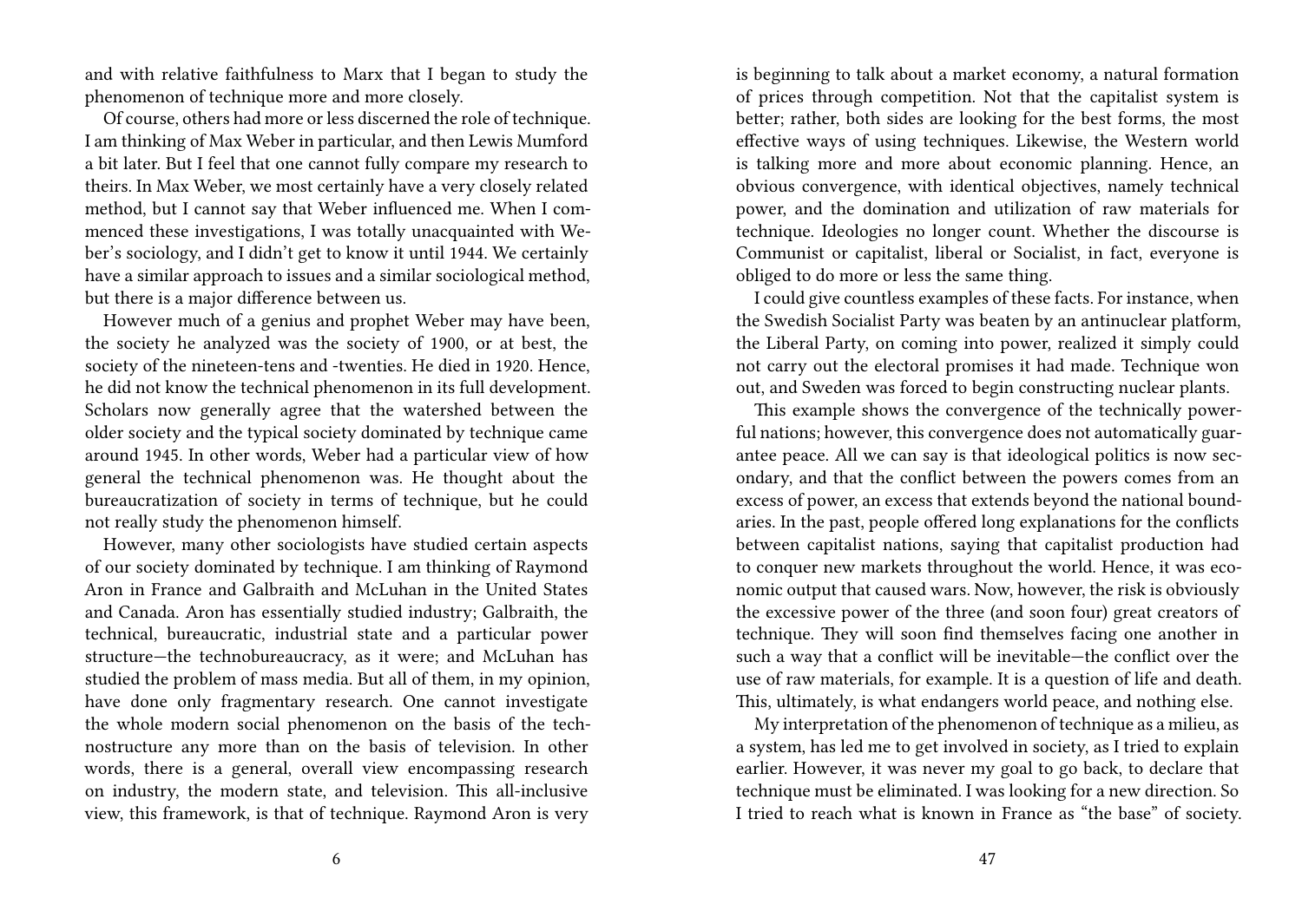*growth* and *development.* Schematically, we may say that growth is chiefly quantitative and development qualitative. In an economy, aiming at growth means trying to produce more cement, more iron, or more wheat. Aiming at development means looking for the most balanced and least harmful economic structure, recognizing the value of the statement "small is beautiful," and achieving higher quality in consumption.

This distinction between growth and development obtains equally for politics and societal organization as well as for economics. So far, however, technique has always emphasized growth and the growth of power. And this power is both economic and political, of course.

By the same token, a large population does not imply real power. (This is the problem of the Third World.) People never stop emphasizing the dreadful injustice that exists because of the difference in standards of living between the Western world and the Third World. But this difference is accentuated by the very rapid advance of technique in the Western world. It is not simply the dynamics of capitalism, but rather the development of techniques. Hence, the axis of power is determined by the progression of techniques. At the same time, however, these techniques entail certain similarities. In order to exploit and to utilize techniques as much as possible and to maximize their yield, we must be able to organize society in a certain way, we must be able to put people to work in a certain way, and we must get them to consume in a certain way. Hence, the ideological oppositions are growing less and less important. The ideological and political conflicts in the strict sense of the term are rendered obsolete by the identical nature of the techniques.

Techniques are pretty much the same in the Soviet Union, the United States, and Europe, with only slightly different rates of growth. China is now moving in the same direction, evolving in the same manner, and is attempting to technicize progressively. As a result, political structures are growing more and more alike, as are economic structures. It is no coincidence that the Soviet world

critical about some of my research, finding it much too general and systematized. But it is systematized only in that I try to offer a theoretical explanation for a phenomenon that strikes me as all-encompassing, a phenomenon that covers the whole range of human activities; whereas Aron tends to pinpoint only certain aspects, especially in his studies on industry.

In my research on technique, I was ultimately led to situate modern technique in relation to the past. This is obviously very much on the minds of those who say to me, "But people have always used techniques." Of course, people have always used techniques; nor can we say that what we are now doing is unrelated to what was done in earlier times. Nevertheless, I feel we should not reassure ourselves by saying it's basically the same thing. According to Emmanuel Mounier (and this is one of the reasons I broke with him), there is only a difference of degree between a flint arrowhead and the atomic bomb. In this case, I would have to very firmly apply Marx's notion that, on a certain level, quantitative change is qualitative change. Hence, when the human race moved from the flint arrowhead to the atomic bomb, there was a *qualitative* change. Mounier also said: "When you admire techniques so much, just look at your own hand. Is there any technical device more perfect than your own hand?" Well, that's true, of course. But I don't think that this notion allows us to understand in any way the singular and unique character of our age.

In other words, I was led to distinguish between what people were doing in all other societies when using certain techniques, certain technical operations. Clearly, any action of hunting, fishing, building a cabin, even gathering, is a technical operation—a practice. On the other hand there is the phenomenon that we have known in the Western world since the eighteenth century and that has developed during the nineteenth and twentieth centuries; I call it the technical phenomenon.

The great difference between the two is in their respective characters. First of all, there is the participation of the rational. Until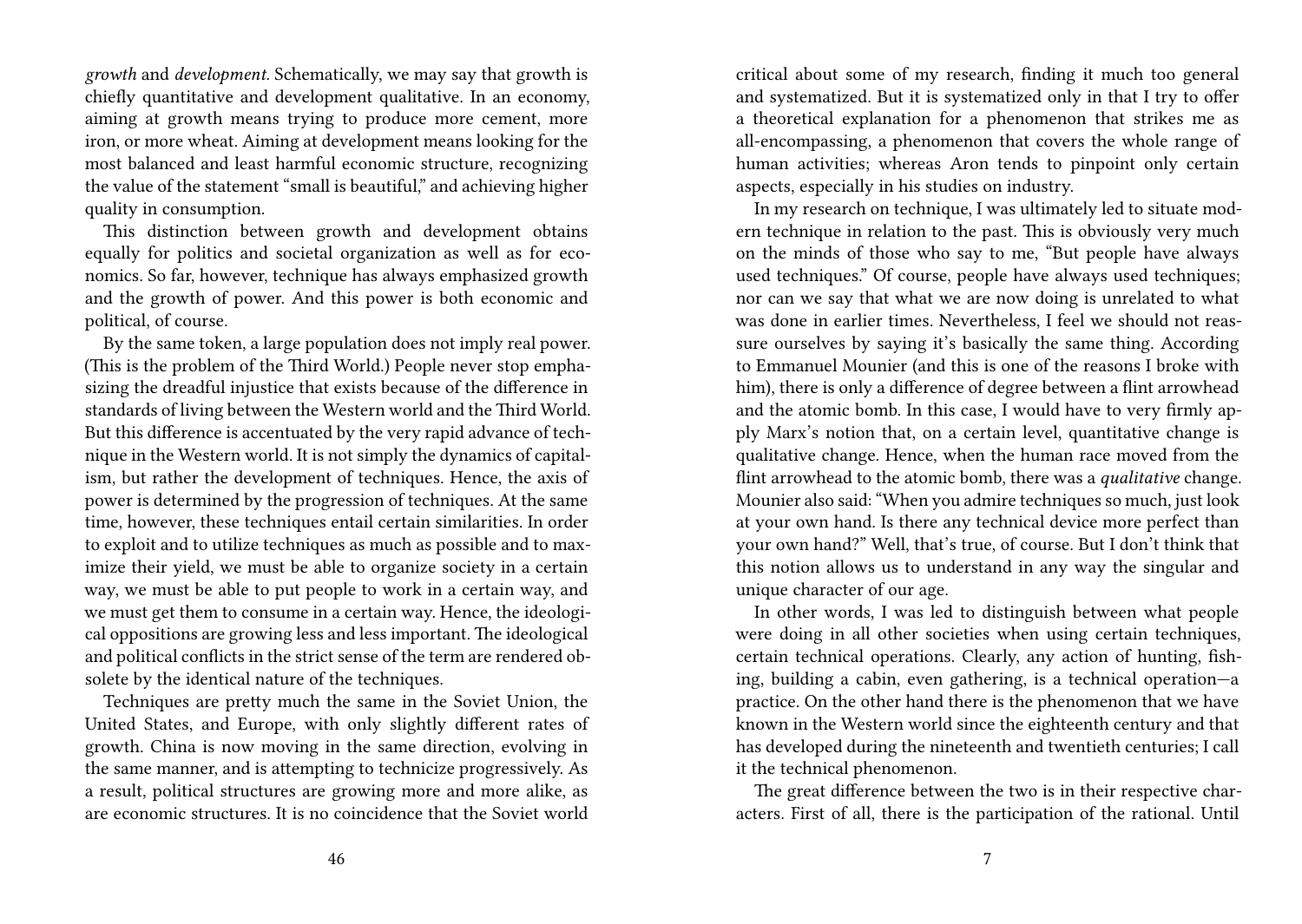the eighteenth century, technique was, purely and simply, a practical matter. In the eighteenth century, people began to think about techniques: they compared them and tried to rationalize their application, which completely changed the perspective. A technique was no longer merely a practice, it was no longer merely an operation. Now, technique passed through a rational intervention, and it had a completely different object; its object was efficiency. When studying the old techniques, one is extremely surprised to see how unimportant efficiency was as a decisive or determining notion. Techniques were used for religious reasons, for purely traditional reasons, and the like. If one technique were more efficient than another, that didn't trouble the users very much. The technical phenomenon, however, is characterized by evaluations of techniques, and comparisons in terms of this criterion of efficiency.

Hence, the technique existing in the Western world since the eighteenth century is qualitatively different. This is not only a question of volume. Technique has assumed different functions. This is the second element which differentiates pre- and post-eighteenthcentury technique; technique has left the framework of material applications. When speaking about technique, we have always habitually thought of the machine. But I feel it is a grave mistake to regard technique essentially as machines.

At the present, with the development of information techniques and communications techniques, people are coming to realize that the machine, although not a secondary phenomenon, is certainly one of many phenomena in technique. Research on rational and efficient methods is expressed not only in constructions of material devices—machines. It covers and has gradually come to encompass all human activities.

By this, I meant that there is now a precise knowledge of how a group or a society is constituted, evolves, and how one can organize to achieve a certain result. Sociology and psycho-sociology supply us with means to obtain the best returns from a work team, to "place" individuals in a given spot at a meeting in order to inalien to them, a universe that will bring disruptions on a psychological level and that will in fact cause, in all areas, far more serious disruptions than in the Western world. The West has adjusted gradually to its development of technique—and we know how badly and with how much difficulty. It has taken us two hundred years. How then can the Third World endure the shock, psychologically and sociologically, when it is asked to absorb this technical apparatus and this system of technique in just a few years?

Within this international framework, and especially considering what we have just said about the Third World and the gradual destruction of its unique cultures (despite the ideologies of, for example, Africanism), we must, I believe, realize that the true powers in our time are no longer the rich countries or the populous ones, but those possessing the techniques. The term "rich nation" instantly brings to mind the Arab countries with their oil. Of course, these countries do impress us greatly with their influence on all economic and political life. In fact, however, the accumulation of their wealth is not bringing any true interior development or any sort of independence from the West.

It is, I feel, very important to realize that these riches do not permit the emergence of a new type of society. They simply allow the adoption, the purchase of what the West has already done. One need only think of the very characteristic example of buying ready-made factories, delivered "key in hand," so to speak, and set up in the Arab countries. What is this? In fact, it is the implantation of Western techniques in the Arab world. Likewise, in the terrible war between Iraq and Iran, everything is Western, including the materials and the strategy. Nothing remains of Arab military culture.

Hence, the wealth of Arab countries does not give them real power. The countries with real power are those that have the technical instruments, that are capable of the technical progress that is confused with *development.* It is not real development, but simply growth, a growth of power. We ought to recall the difference that many sociologists and economists make between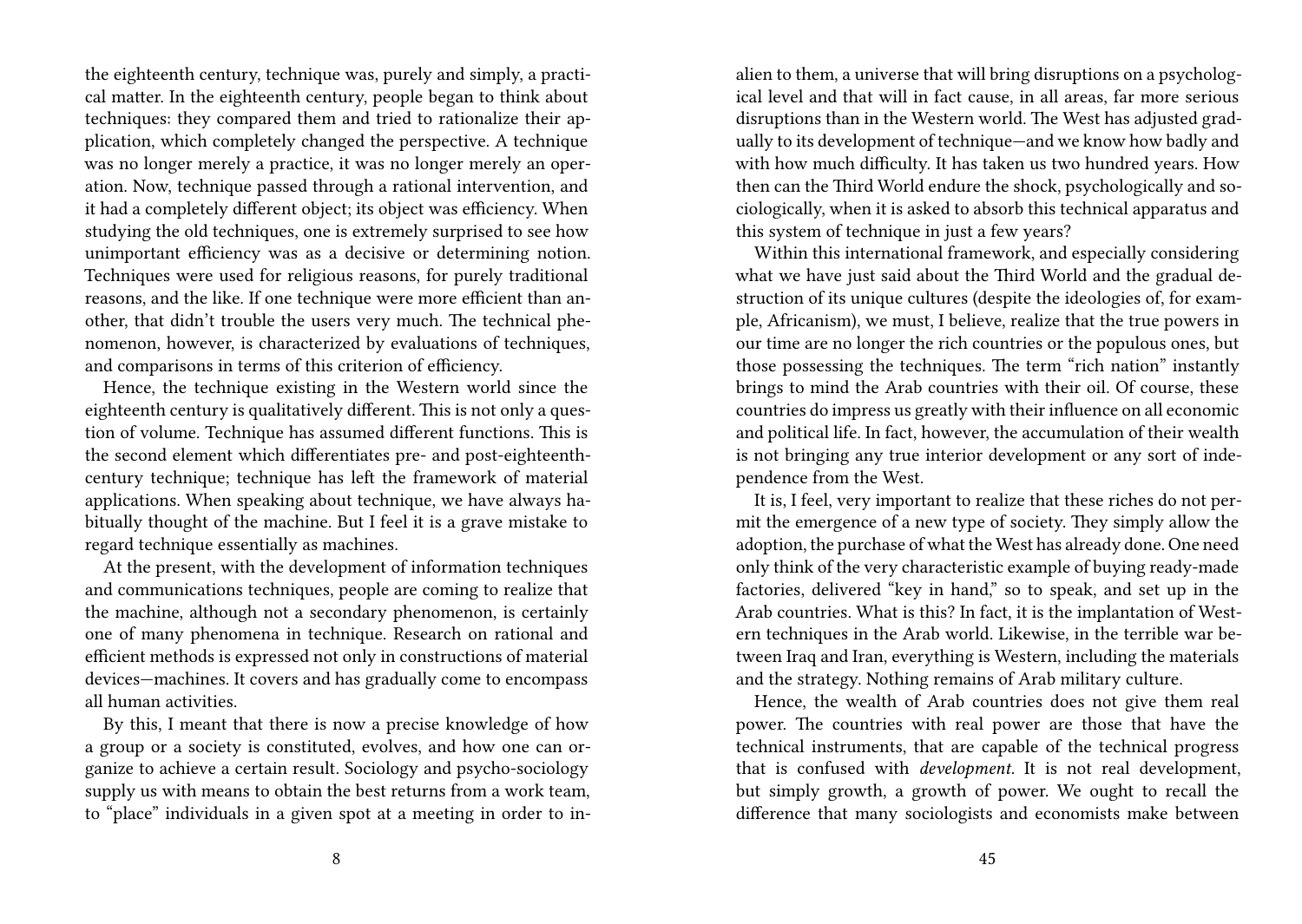Western techniques and integrating them into a totality of culture and civilization that is utterly new.

The shock of absorbing techniques has apparently destroyed the specific character of most of these societies. When one tries to rediscover the cultural roots, they seem so backward and impossible that, in the eyes of all humanity, one is dealing with an absurdity. I am thinking of what has happened in Iran with the Ayatollah Khomeini—his desire to return to a pure, hard Islam, indeed to the Middle Ages, with a rejection of all techniques, which is unthinkable and unacceptable. There is no integration of techniques into a society with a different culture. It is an either/or situation: either technique or our Islamic society. That is the conflict of Iran today. Obviously the Ayatollah Khomeini's position is absolutely untenable. He is bound to be defeated because one can no longer live without accepting techniques. Iran will have to renounce the specific nature of an Islamic society.

There is, however, a further element which makes me feel that the Third World is no longer a resource in regard to the challenge facing us. You see, the very mentality of the inhabitants of the Third World has been transformed. On the one hand, the elite have only one idea: to develop technique, to enter the mainstream of technique. Both intellectuals and politicians are fascinated with this notion, just as the rich of the Third World are interested—in the most banal sense of the term—in developing Western techniques. In both cases the goal is to enter the circuit of Western technique.

On the other hand, for the poor in the Third World, technique clearly seems like a hope, the hope of overcoming poverty. In the mythology of the Third World, technique has succeeded in making the West rise from its own poverty. Therefore, they believe all they have to do is adopt Western techniques, and they too will profit from this development. One cannot contradict this notion, in the light of how poor and wretched the people of the Third World are. But they fail to realize that they are launching the twofold process of destroying their culture and entering into a universe that is totally

crease or decrease their influence, to make an organigram of an organization so that it will be as efficient as possible, to know whether it is better to establish long-distance or short-distance relationships in an administration, and so on. These are simple examples of what I mean when I speak of the techniques of organization in a society. They have been widely applied in human relations, public relations, and the army.

Psychological techniques are exactly the same thing. For instance, I have studied propaganda techniques and advertising techniques, and these *are* techniques. Hence, we see that the technical phenomenon covers not just a small part of our activities—those in which, as is often said, our muscular activity is replaced by the machine. The technical phenomenon is tending more and more to encompass *all* our activities.

There are techniques that we obviously are well acquainted with. Anyone who is involved even slightly in athletics knows that they are no longer left to the intuition of the athlete; today, they are extremely rigorous techniques. A century ago, sports were very spontaneous. Runners or swimmers each had a "style," and each improved individually. But since then, more and more precise rules have been established. A champion's life is thoroughly programmed (food, sleep, and diversity of physical training). And people have minutely studied (often on film) every single gesture, pointing out an error here, a slowdown or speedup there, endlessly correcting each movement so that utmost efficiency may be achieved. Likewise, people have set up a "strategy," seeking the right moment for the runner to accelerate to the maximum. . . . All this is technique.

We are dealing with what is basically a power covering the full range of human life. This expansion of technique to human groups, to human life, is one of the essential characteristics of our world.

A last crucial feature, it seems to me, is the relationship between technique and science. Here too, people normally view technique as an application of scientific discoveries. But this schema is far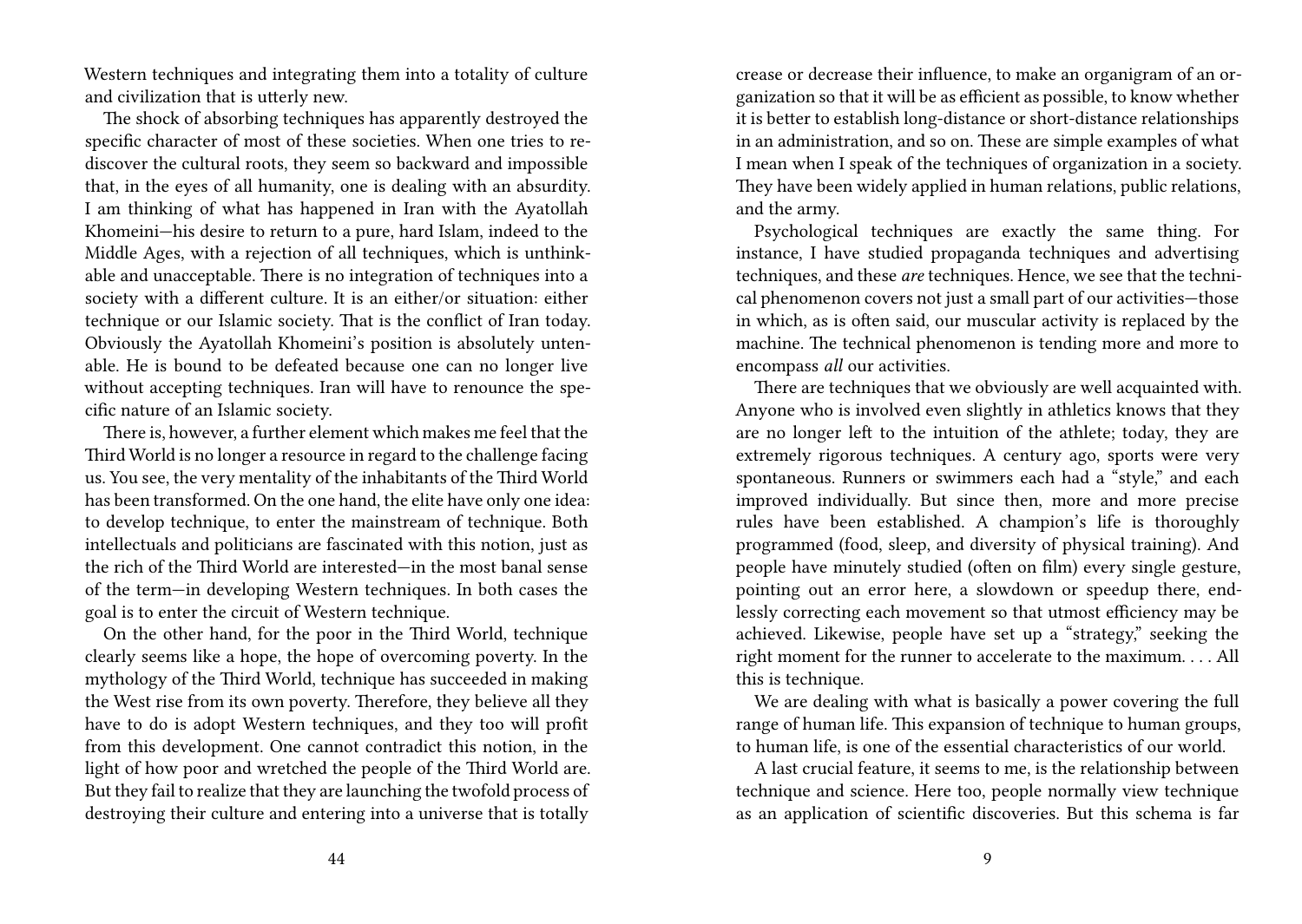too simple. At the present, we are faced with a highly complex and ambiguous situation; science can evolve only with the help of technique. One need merely recall the exploration of space to see that science is now tied to the information that the many techniques contribute. In other words, there is no linear relationship between science and technique. The relationship is, first of all, mutual: science/technique and then technique/science.

Beyond that, however, technique likewise results from its own conditioning. A technical innovation is not necessarily the fruit of a new scientific discovery, but most often is an internal, intrinsic development of technique itself. This means that we no longer need science in order to combine several techniques belonging to different domains. These techniques interconnect and combine, resulting in something new, something technically new. Likewise, we know how sterile some scientific discoveries can become for various reasons, over a long period of time, and never flow into the technical domain. Hence, we must abandon this simple view of the relationship between science and technique.

This analysis of the technical phenomenon, along with other factors, led me to criticize the current analysis of the Industrial Revolution. I felt that scholars were overemphasizing the purely industrial phenomenon. The technical revolution, I believed, had already been launched, and the Industrial Revolution was only one of many aspects of it. What permits me to say this is the observation of what took place in Western society when the Industrial Revolution was developing. The state, let me note, appeared at the same time, and in the modern state, with all its structures, one can also note the emergence of administration with a trend toward administrative efficiency, rationality, the use of completely modern devices. We can see the same tendency toward rationalization in law, and we must also recall the rationalization of science, which, having progressed slowly during the fifteen and sixteen hundreds, was truly rationalized in the eighteenth century.

nine part, which, I would say, is focused on sensitivity, spontaneity and intuition, is starting to rally again. In other words, I feel that women are now far more capable than men of restoring a meaning to the world we live in, of restoring goals for living and possibilities for surviving in this world dominated by technique. Hence, the women's movements strike me as extraordinarily positive.

In this list of groups, I have not mentioned the proletariat or the Third World. In European countries, thoroughly permeated with Marxist thought, the proletariat was the bearer of hope for the world because, even without precise knowledge of Marx, people saw the proletariat as the most wretched, the most "alienated," people who would be forced to revolt in order to wipe out their own inhuman condition. The proletariat is, in general, thoroughly integrated in the world dominated by technique by organizations like trade unions or political parties having purely industrial views and goals, and by situations that involve the proletarian in technique. Hence, the proletariat still thinks about issues in terms of the social and economic situation of the nineteenth or early twentieth centuries. Movements like trade unions do not see the new problems at all. For now, at least, and until a new consciousness is reached, I do not believe that the proletariat offers a future for humanity, any more than the Third World does.

We have already indicated that the Third World has progressively lost its specificity as the techniques introduced in those countries upset whatever was unique and singular about their cultures. I think that it is a mistake to investigate the transfer of technique. It is not enough, as is all too often said, to act with great care, to seek ways of adjustment. The transfer of technique can take place, and individuals and even certain groups in the Third World can be psychologically adapted. But in reality, the shock of technique causes a total breakup of the society. Hence, new studies on the transfer of technique will not solve this problem. The question is whether the civilizations of the Third World—India, Islam, and so on—being totally different from the Western world, are capable of absorbing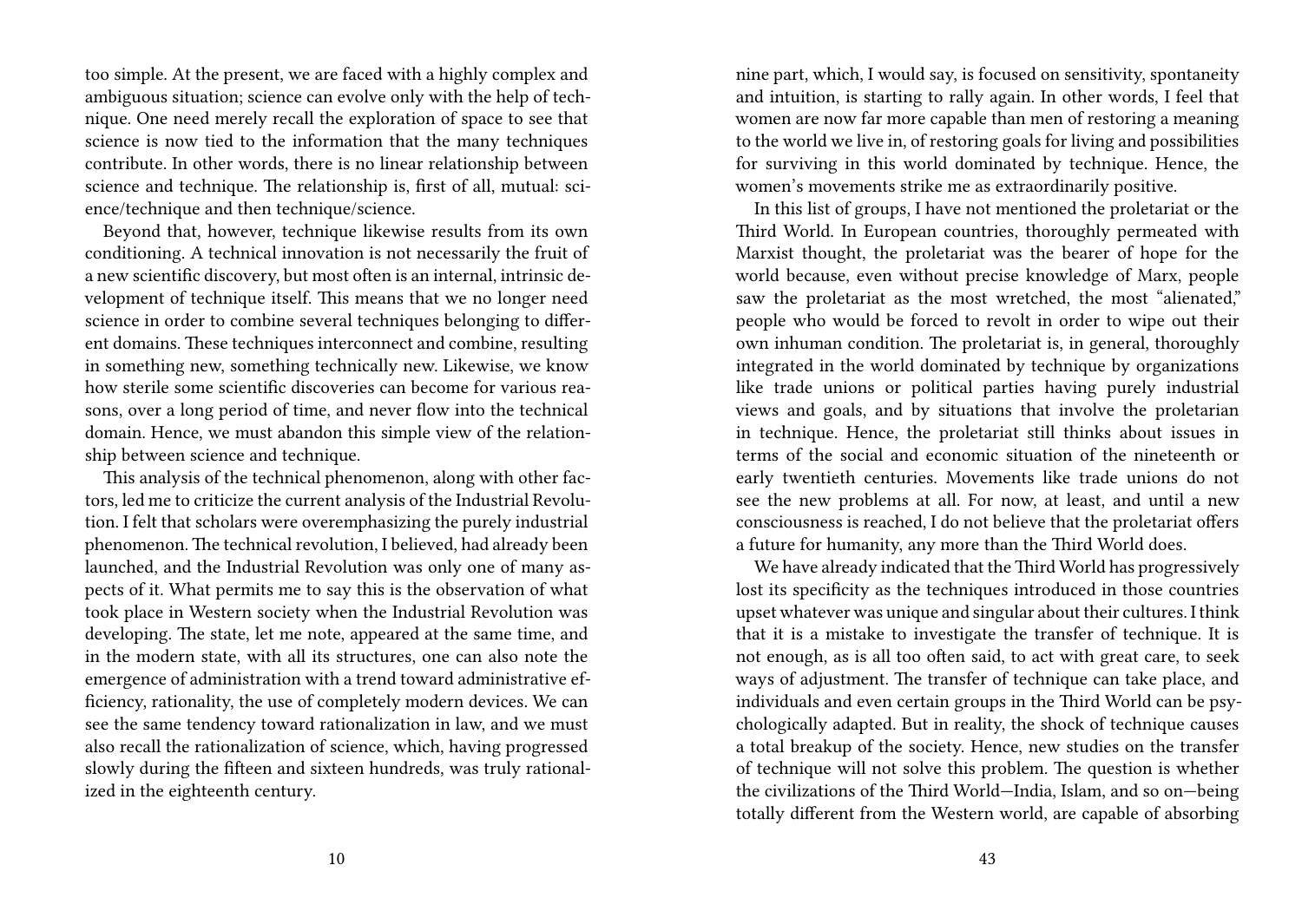certain number of changes. Hence, we may not see any way out for now, but we should not claim that none exists.

I feel that, in any case, there are groups who hold out some hope. On the one hand, the groups from certain milieus that express the chaos in the midst of which we live. That is, the groups, the milieus of a certain age—youths, for instance—who feel the shock of this society most strongly and most harshly and who tend to reject it, even if, for the moment, no solution can be found.

Then there are the groups who are beginning to be conscious of what is happening. I will limit myself to discussing the antinuclear movements, because all this is very well known. The technical validity or nonvalidity of their arguments does not matter. The important thing is to be capable of posing the problem on the most basic level. Even if one can affirm that the nuclear plants are totally harmless, the real question is one of society's choice; and the antinuclear groups would therefore be right. Likewise, the ecological movements, the consumer movements, the neighbourhood associations. The latter are citizens' groups who feel that we don't get rid of problems just by electing a local government. After all, the city council can only run the municipality. Thus, we have groups who feel that everything concerning their neighbourhood life is of interest to them, and they ask to receive all documents, they discuss all the decisions of the municipal council. They are capable of arousing public opinion in certain cases. Generally, they form a mechanism that I might call a spontaneous referendum. I find this a new phenomenon and a very important one in the political world.

Then, we have to take the women's movements into account. They strike me as extremely serious and fundamental—so long as their objective is not to become masculine! That is, so long as women understand their specific role and do not wish to play the same role as men in the same work, the same framework, and the same techniques. If women become men, what is gained? On the contrary, what strikes me as fundamental is that in a society in which the masculine extreme is crystallized in technique, the femi-

In other words, by taking these three examples—the state, the law, and science—I perceived that it was not only in the area of industry that the technical mentality emerged, along with the concern for rationality and efficiency; this development occurred in many other domains as well. Thus, the great phenomenon during the eighteenth century in Europe was not the use of coal and the construction of machines. It was the change in the whole society's attitude toward a new fact: technical practice. The Industrial Revolution was just *one* aspect of this new practice.

It is astonishing to see historians misinterpret in this way. One need only consult Diderot's *Encyclopédic* in the eighteenth century to realize that people were fully conscious of this change in attitude. At that time, there was enormous interest in machines, but machines as one aspect of technical innovation, as one aspect of the new understanding of human beings or the new understanding of society, which now had to be rational and efficient. One finds this new conception throughout the *Encyclopédie.* Thus, if one no longer regards the Industrial Revolution as the dominant element, the determining element, the problem becomes far more vast and complex. There is no longer just an economic problem, say, of how people passed from the craft stage to the industrial stage. The problem is now, why do people apply certain processes both in industry and elsewhere—processes that might have been known in the past but that had never been applied?

It seems to me that certain conditions that had never existed before came about in the eighteenth century. I might very summarily indicate five of them, which, simultaneously, allowed the development of the technical phenomenon.

The first was a significant growth in population. This increase presupposed a better organization, but also the availability of a work force, as well as a far denser, far more dramatic circulation, not only of people but also of ideas.

A second fact was what I might call the social plasticity. That is to say, a very large number of *ancien régime* social structures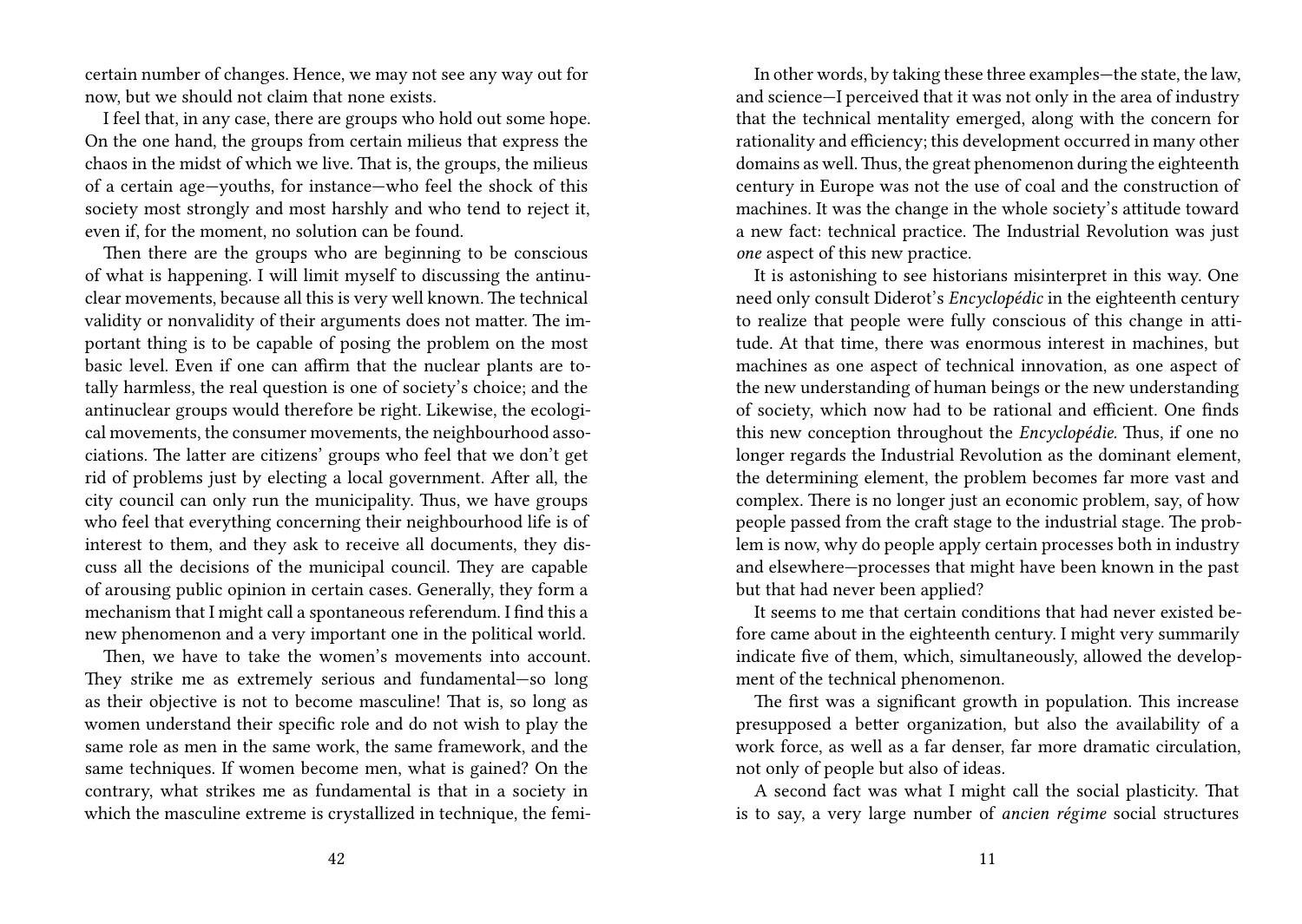were destroyed in England and France and then in Germany. Social groups crumbled, and their members had the possibility of moving toward completely different activities. This development turned out to be essential for the Industrial Revolution in the strict sense of the term; it also created a working-class population.

On the other hand (and this is the third aspect), the new era brought inventions by intellectuals and practitioners of a clear technical intention. They felt that one must be able to apply the same system of processes in all domains. This was an intellectual innovation.

And then (and this is the fourth element), this development was grafted onto a very long technical maturation, which went on for something like two hundred and fifty years in Europe. This maturation consisted of very small progressions which slowly accumulated, though never appearing to be decisive or to have any structure. This was contrary to what had occurred in the Roman Empire or in China during periods of technical developments. In addition, this maturation may also explain the emergence of the clear technical intention.

Finally, an important factor was the accumulation of capital for utilizing the industrial means, as well as all the technical means. Naturally, capital was necessary, especially when the private entrepreneur was operating. This was the first time since Roman days that Western society accumulated a certain amount of capital from commerce per se.

These five elements together led to the development of the old to the new society, one aspect of which was the Industrial Revolution.

In these conditions, technique, I felt, had gradually become the key phenomenon of our whole society, not only because it gradually encompassed all activities, but also because it could evolve only on the basis of certain values. That is to say, technique is not just a practice; it also presupposes values—an intellectual or a spiritual attitude consistent with the demands of technique. Furthermore, it requires a certain social structure. I just mentioned that the Industrial

it is only very slightly influenced by events. It can be limited in its own development. Clearly, in the world we live in, we do not know everything that technique would allow. Blockages crop up—for instance, economic ones. In France, we know the contradictions in the National Health Service. The costs are so high that a choice must be made between extremely sophisticated medical techniques and an increase in hospital beds for the most common illnesses and operations; we cannot have both. Hence, in the basic structures, there are blockages coming from the two other levels.

However, there is no fundamental change. Technique does not obey events in any way. Yet obviously, what interests us, as people taken with information, with the news, with everything exciting and fascinating, is the events. However, the more fascinated we are by political circumstances, speeches, and ideologies, the more we leave the structures free to function as they do. We can focus on an important political discussion about the Third World, but in reality, the power of technique expands in regard to the Third World too—and this we do not see. We are so excited by events, by circumstances, by the latest news, that in regard to fundamentals, we always feel we have time. Even if we do not understand the stakes of the game in regard to technique, we always feel we have a great deal of time ahead of us. But this is not true. If technique keeps growing, then disorder will keep growing; and the more disorder increases, the greater our fundamental danger.

May one say that there is no help, no hope, that all is lost and we can only let things happen? By no means! I think that humanity as I have already said—has frequently been challenged and endangered in an equally fundamental way, and at first sight, people saw no way out. In 1935, we saw no way out from the Hitlerian dictatorship. It was something terrifying, on which we seemed to have no grip. Likewise, those who were critical of Stalinism saw no way out. We were convinced, myself included, that things would go on in exactly the same way after Stalin's death. All the same, there were a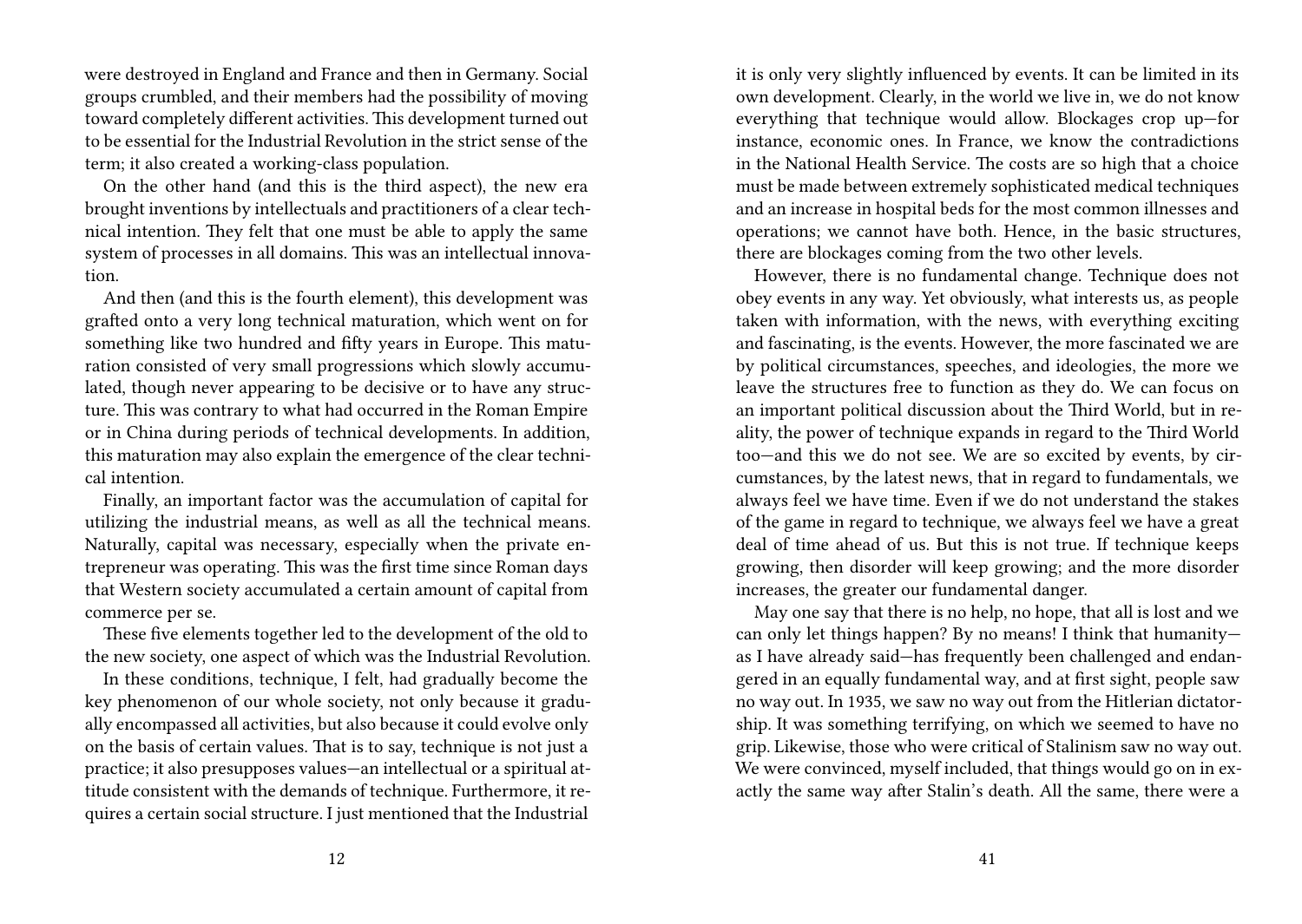Politics is in no way acting upon technique and its problems. It is actually providing a framework for the events and trying to respond to the circumstances. In short, there is no such thing anymore as largescale politics. It is quite astonishing to see the extent to which the great ideological systems—for instance the Communist systems in both the Soviet Union and China—have vanished, giving way to step-by-step policies. The USSR and China are totally falling in line in terms of the development of technique, and are therefore in the same situation as the Western world. Indeed, I believe that modern society has two entirely different, entirely distinct levels: the level of appearances and phenomena; and the level of structures.

In appearance, there are many movements, changes and events. Not so long ago the World Council of Churches investigated the question: "What is Christianity becoming in a changing society?" As if—and we all believe this—as if change were the fundamental trait of our society! The only thing that is really changing is appearances. It is obvious that the Soviet influence, say, in Africa, is tending to replace the Chinese influence of the nineteen sixties. Granted, this is not unimportant. But ultimately, the Chinese and the Soviets are more or less doing the same thing. Hence, we witness a large number of events which always boil down to a certain number of rather simple elements. The surface may seem very agitated, but the depth remains extremely stable. One can draw a well-known comparison to the ocean: the surface may be extraordinarily whipped up with waves and a tempest; but if one descends fifty metres, everything is calm, nothing is stirring.

Sociologically, I would say, we actually have three levels: the level of events and circumstances, which is always the level of politics; the level of far-reaching changes, for instance economic phenomena, which are longer-lasting and less circumstantial; and the level of stable structures, which, I believe, are given us by technique.

Technique fundamentally structures modern society. It is not that technique does not change. When I say it is stable, I am not saying it does not change. But it obeys its own law of evolution, and Revolution came about only because of new values—rationality and efficiency—and because of a change in social structures. Well, *what had occasioned the technical phenomenon now became a demand of technique for continuing its own development.* You see, in growing, technique requires that human values be in exact accordance with technical development and that social structures develop purely in terms of technique. This, I believe, shows that nothing in a society remains intact once technique begins to penetrate.

I should indicate that values which are indispensable to technique include utility values and, until very recently, work values. We must not forget that in ancient societies work was not a value. It became a value precisely when the techniques required that people be put to work. We are dealing here with a frequent misunderstanding. People always claim that techniques economize on work (and this is quite correct). *But this is based on the conviction that we are meant to work all the time*! This was by no means the conviction in earlier societies. For two centuries now, we must note, the West has worked a lot more than any previous society.

In reality, work has changed character. It is no longer a curse as in the Middle Ages. On the contrary, it has become a positive value because it is indispensable for capitalist and industrial development, and also for all technical development. All people must be integrated in the work process, albeit, of course, with the hope, with the promise, with the utopian expectation, that we will finally no longer *have* to work! This is part of the dual effect of technique, which makes people work to their maximum (Taylorism—time and motion study—is one aspect of technique), but always with the prospect that technique will totally and radically take over for us and replace us when we can finally do nothing. In the nineteenth century, this became an essential value of a world dominated by technique.

There is another essential value, however, and that is happiness. I would like to cite what Saint-Just said: "Happiness is a new idea in the world." He was right. Happiness was indeed a new idea, but not in the elementary sense that other societies had never had the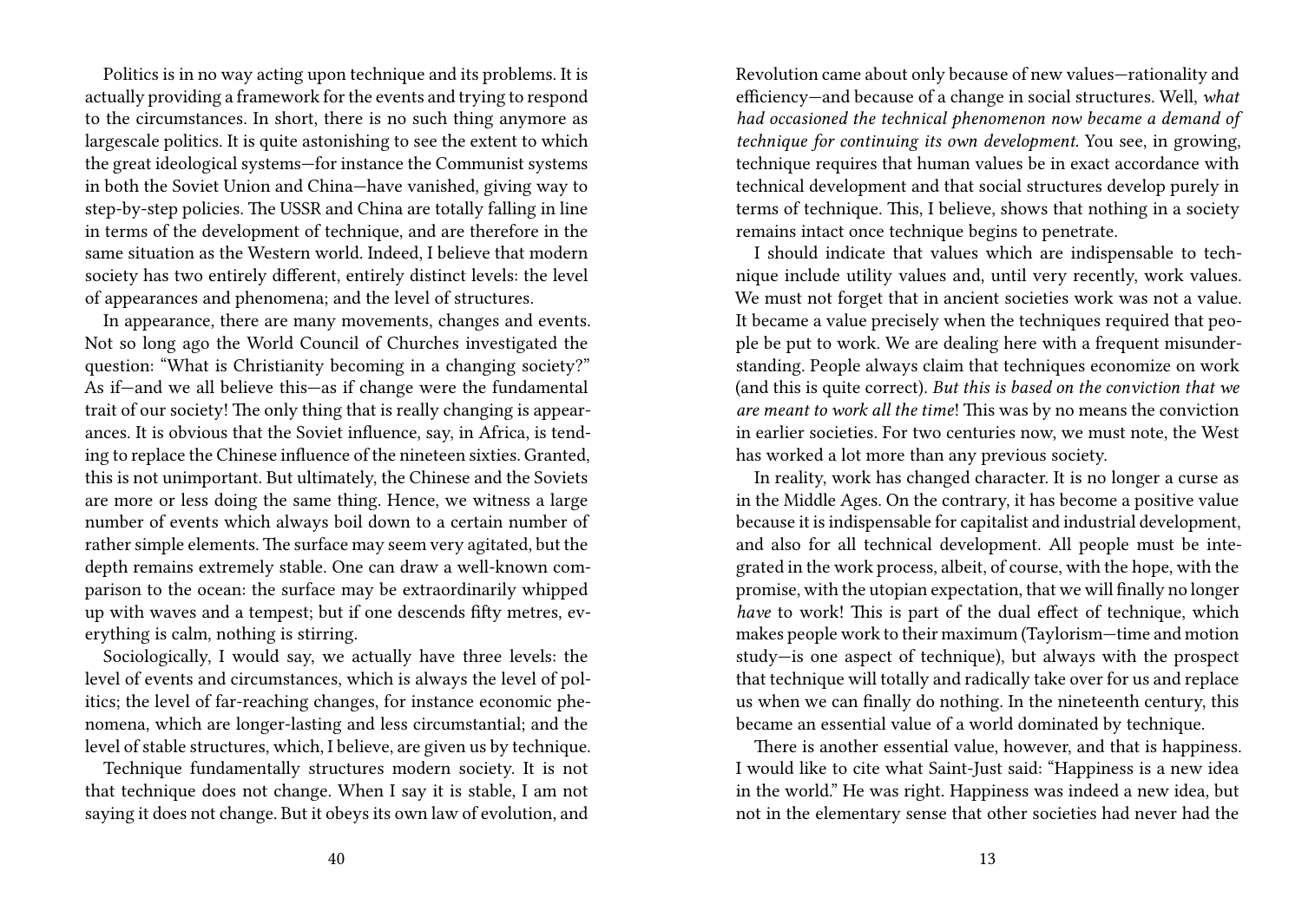notion of happiness, or that people had never desired happiness. The new element was that people now realized that happiness was based on certain material conditions. The eighteenth and nineteenth centuries abandoned the idea of spiritual or intellectual happiness in order to have this material happiness, consisting of a certain number of essential consumer goods. And hence, in the nineteenth century, happiness was linked to a well-being obtained by mechanical means, industrial means, production. The new thing that Saint-Just spoke about was that, in the past, happiness could appear as a very vague, very distant prospect for humanity, whereas now, people seemed to be within reach of the concrete, material possibility of attaining it. That was why happiness was to become an absolutely essential image for the nineteenth-century bourgeoisie, and for modern society. Happiness was attainable thanks to industrial development, and this image of happiness brought us fully into the consumer society.

Now one can almost say we have come to realize that consumption does not assure happiness. We are passing through a crisis, a crisis of values. I just mentioned that work too, as a value, was passing through a crisis. It was the new development of technique that brought about a crisis in the values that allowed the initial development of technique. I also noted that technique not only presupposes adapted values but also demands a social structure allowing the development of technique. We must realize one very simple thing. Every time technique penetrates an environment that is not made for it, it will upset that environment. I am thinking especially of how technique and the techniques involved in industrialization are influencing the Third World.

We can say that wherever the local work force was called in for purposes of industrialization, the result was total disruption—not just partial, but total disruption of the entire country. The reason is very simple: the people who become workers in industry leave their families and come to the city. Not only do they work at jobs previously unknown to them; not only do they earn their livelihoods in

If, for instance, human beings had not taken seriously (and no intellectual interpretation was necessary) the challenge posed by cave bears, then they would very simply not have survived. Then, it was an immediate challenge, which they experienced constantly. At present we are obliged to travel a long intellectual road in order to understand the crux of the matter.

Given the current extent of relations between the system of technique and the society dominated by technique, and the extent of the true problems raised by technical development, no political action in the normal, strict sense of the term is adequate today. On the one hand, the politician and the political institutions are totally incapable of mastering technique. They are incapable of normalizing the techno-social phenomena and steering them. Our institutions were invented between the seventeenth and the eighteenth centuries, and they are adapted to situations that have nothing to do with what we now know. One need merely recall the total impotence of the legal system in fighting pollution. Obviously, we can always issue decrees and pass laws, which sufficed for the problems of society one hundred years ago. But none of this is effective against pollution, and I could multiply the examples along these lines.

Likewise, as we have already said, the politician is totally unfit for technical problems. But just as we cannot master technique, so too the politician cannot rationalize behaviour or find a new organization for society. For this would require the most totalitarian and the most technical government that has ever been imagined. However, we are not about to create such totalitarian or technical governments. At most, we have political authorities that are gradually and with difficulty adapting a few old governmental methods to new instruments. Indeed, when politicians realize the full scope of the problem, they become totally impotent. Hence, I believe that politicians can change neither technique nor human beings and society. In any case, for the challenge now facing us, we cannot expect any response along the road of traditional politics.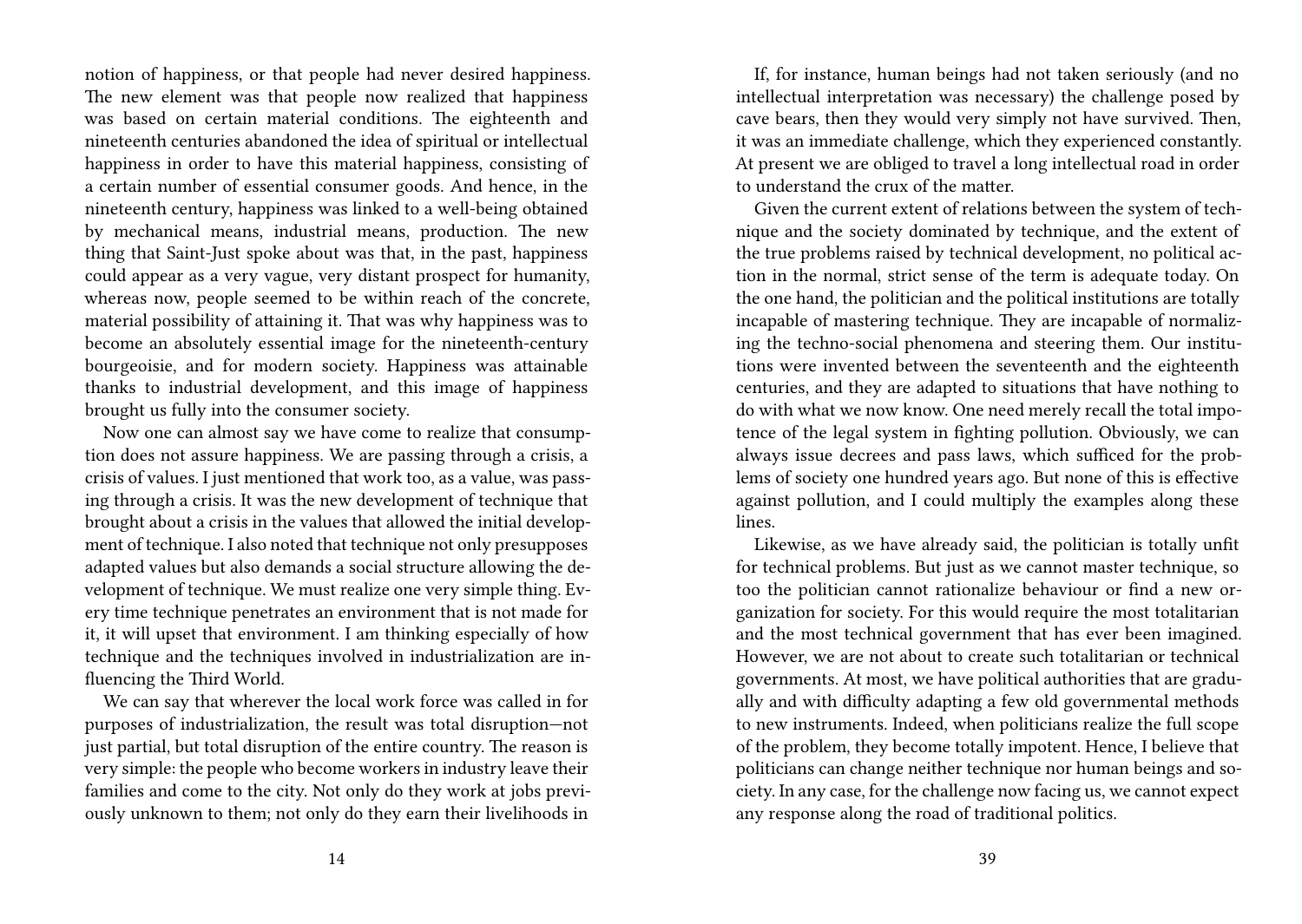there is a growth of what might be called a certain disorder, a certain chaos. Hence, contrary to what we might imagine, technique is quite rational, the system of technique is quite rational; but it does not subordinate everything to this rationality. There continue to be areas that are absolutely not subject to the system of technique; hence, some kind of crisis occurs. That is why I simply do not believe in the possibility of Huxley's brave new world. What we actually observe is a technical order, but *within* a growing chaos.

Will this state of affairs continue? Does this situation have no solution? As a matter of fact, we do not see any possible historical solution. It is quite simplistic, quite elementary to say that "we have only to adjust to technique" or "society has to be organized according to technical means." What this actually signifies is that during the five hundred thousand years of our existence, we have developed in a specific direction, and now we are suddenly being asked to change. Well, I am simply saying that we cannot suppress half a million years of evolution in a few short years. What we can predict for sure is that if the growth of technique continues, there will also be a growth of chaos. This does not at all mean a void or a crumbling of societies, but difficulties *will* increase.

Let us apply what we just learned about the milieu. We have developed (and here I might allude to Toynbee's theory of challenge) only when encountering challenges, only when meeting new circumstances to overcome. In a sense, the new challenge to us is our own invention, namely technique. But this is not necessarily negative. We are called upon to surmount technique just as we have surmounted the difficulties of society or the difficulties of primitive nature. In short, this is an expression of life, for life is a series of imbalances successfully restored to a state of equilibrium. Life is not something static that has been organized once and for all. Hence, this challenge of technique may be positive so long as we fully understand that it is a challenge to be overcome and that it is a fundamentally serious issue.

a different way; but, above all, they completely escape the social control of their milieu. They now live in the city, uprooted. They have escaped the natural authority of the paterfamilias, and their resources no longer depend on the tribal or patriarchal structure. They have their own individual resources. In other words, the mere summoning of workers causes a destructuring of the family, a setback and ebbing of the economic mode in which the entire population lived, and a certain moral uprooting.

Perhaps we should expand on this point. Traditional societies, we must recall, have no individual morality. Indeed, morality is really the normalized behaviour of the group, with each person individually expected to live as the group does. Once people are torn away from the group and live as workers in industry, then, whatever their level, they no longer depend on the social control of the group. They then need an individual morality to compensate; but they have none.

These people have not gone through the long process. They have not travelled the long road which took centuries in Europe: the long transition from a tribal structure to an individual morality. Hence, the disintegration we perceive wherever an industrial development begins in a Third-World country.

From a social point of view, however, I think that we can also note the transformation of our own society under the impact of technique. And here, I would like to indicate the difference between our society dominated by technique and the societies issuing from the Industrial Revolution—that is, between mid-twentieth-century and nineteenth-century society.

First of all, we have witnessed the appearance of a new class, a new ruling class. Marx was perfectly correct in his analysis of the role of the ruling class, which was the role of the capitalists. The capitalists held the power because they held the economic instrument on which everything depended. But now we see a new ruling class emerging, the class of technical experts, which represents one of the real aristocracies in all our societies. Many sociologists (who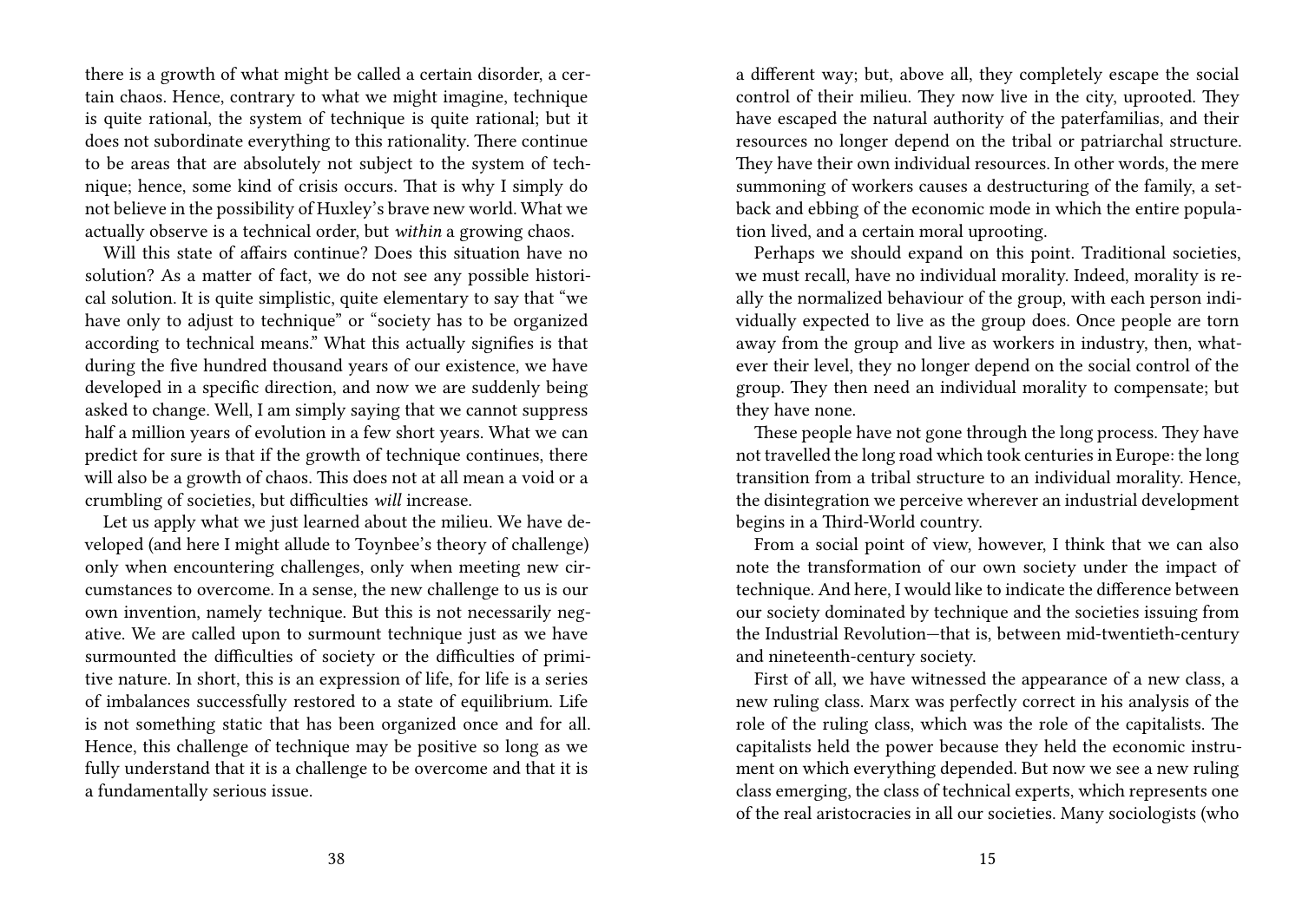by no means have the same perspectives as I) have established the banal formula that in our society success depends not on *what you have,* but on *what you know.* It is more important to be competent, to be a high-ranking technical expert. This assures you a far more important career in society than starting out with a small amount of capital, which may perhaps allow you to set up a small business, but will not really allow you to make it in our society.

In other words, the person who has knowledge—practical knowhow, technical know-how—is the true master in society. At the present, if one's capital is not put to work by people with technical know-how, then it will not count. The person owning capital privately is becoming less and less important, compared with the person who activates his or her capital within the ensembles of technical operations. And this class is the ruling class in that, like all traditional ruling classes, it possesses certain secrets. The technical expert's knowledge is always a mystery to non-experts.

Are we therefore living in what has often been called a "technocracy"? I do not think so. This is, I believe, a misuse of the word. In no society do the technical experts exercise complete political power such as is exercised in a democracy, an aristocracy, a monarchy, and so forth. No, the technicians do not hold the power. However, a certain trend toward technocracy is apparent. For instance, in the Soviet Union, it is more and more the technical experts who directly exercise the power. And this is a question constantly asked in France, for example, in regard to the president of the Republic. Ultimately, the development is toward groups of experts in the most rigorous sense of the word. Although not truly a technocracy, this is nevertheless an aristocracy. And that is why our societies, whether Socialist or capitalist, boil down to exactly the same thing. Our societies are aristocratic societies. Here, I would like to cite an excellent study by the Yugoslav Milovan Djilas on the new class. He was one of the first to perceive (and others followed suit) that the Socialist world also had a new class division. This division is no longer between the owners of capital and the proletariat, but between those

warn us of certain possibilities that lie ahead, but there is no way that we can tell which possibility is bound to come true.

Still, one thing seems absolutely certain: the difference and opposition between the development of the system of technique on the one hand and society and human beings on the other.

People have said, and I myself have written, that our society is a society dominated by technique. But this does not mean that it is entirely modelled on or entirely organized in terms of technique. What it does mean is that *technique is the dominant factor, the determining factor within society,* which is altogether different from Huxley's brave new world.

Society is made up of many different factors. There are economic factors, there are political factors. Human beings, as I have said, have an irrational element. Hence, being irrational and spontaneous, they are not fit for technique, and society, being habituated to ideologies, being historical and a result of the past, and existing in an emotional world of nationalisms, is as irrational as humanity and as unfit for technique.

The result is a shock, a contradiction, a conflict between the system of technique, which augments according to its own laws, and the society dominated by technique. To follow a comparison that I employed to shed light on the relationship between technique and the system of technique, it is almost like cancer developing in a live organism. But I do not mean to say that technique is a cancer; this is just an analogy to present the problem more effectively. Cancer, the cancerous cells, proliferate according to their own law. Cancer increases with its own specific dynamism; and it does so within a live organism, within a different set of cells, which obey different laws and which will be disturbed, sometimes completely unbalanced and disrupted, by the development of cancer.

The system of technique is rather similar in that it is located inside the society dominated by technique. Hence, one may say that wherever the system of technique advances, there is a greater disturbance of the social milieu and the human groups. In other words,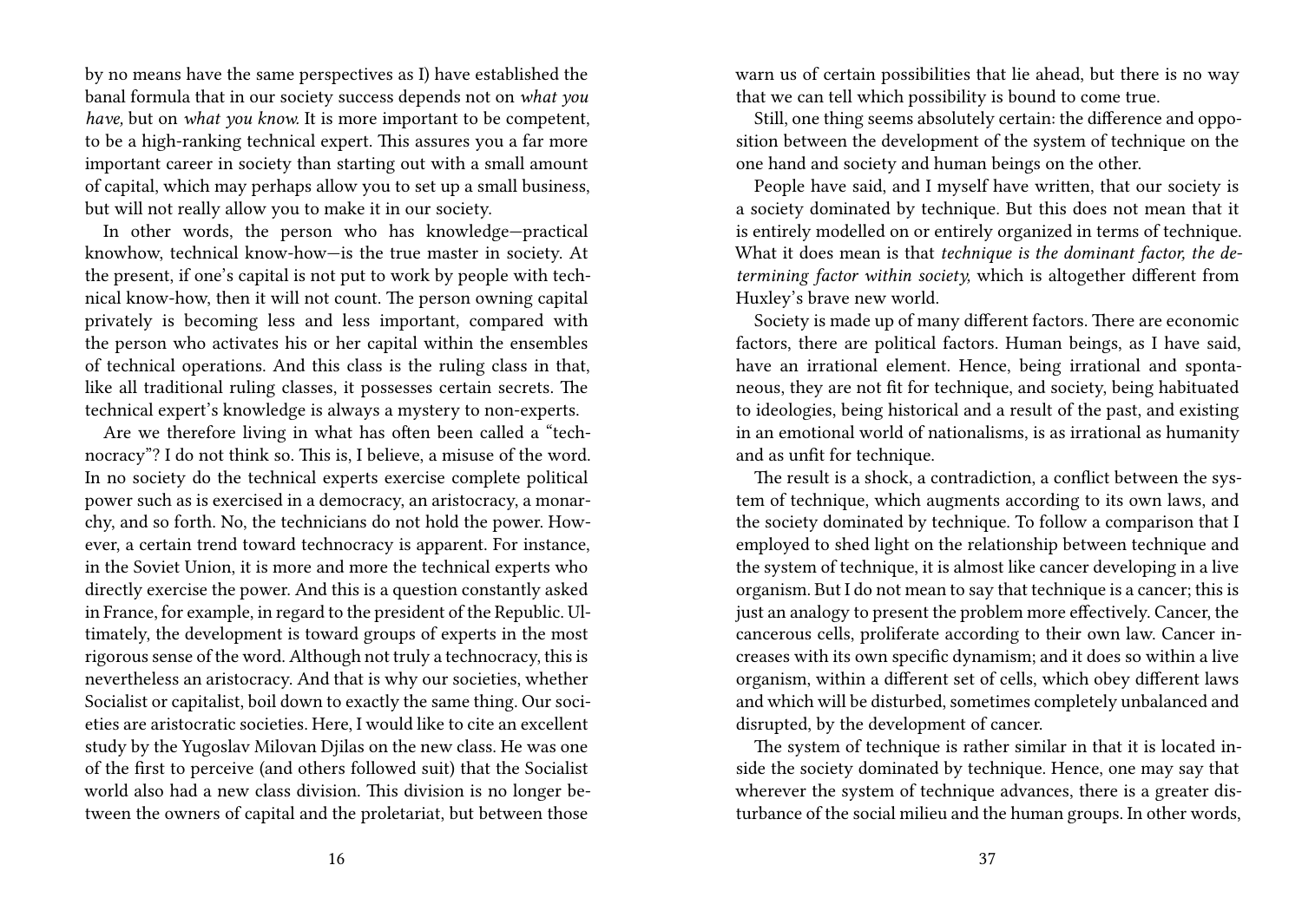hand, the disasters predicted by the Club of Rome strike me as equally improbable since all precise scientific forecasts about the world dominated by technique seem false to me. They are false because the system has no self-regulation, and we are incapable of foretelling the actual developments.

Then there is the ambivalence of technique, the fact that each emerging technique brings either positive effects or negative effects mixed in with the others. It is extremely simplistic and elementary to think that one can separate them, or to claim that one can suppress negative effects and retain the positive ones. Unhappily, this is never the case. I recall that when nuclear energy was launched, people simplistically said: "All we have to do is stop making atomic bombs and produce nuclear energy, and everything will be all right; we'll be pacifists." Alas, we know that the development of nuclear plants presents yet another danger and that ultimately every such plant is a potential atomic bomb.

Hence, the effects are by no means clearly separated. When we think of chemical products, we must bear in mind that a chemist comes up with a product of which we know certain effects. The secondary effects are only revealed a long time later; we are unable to discern them in advance.The same is true of fertilizers, medicines, and so on.

Thus, the positive effects and the negative effects of technique are closely, strangely interrelated. We may say that each technical advance increases both the positive and the negative effects, of which we generally know very little. I would therefore say that I cannot endorse either Huxley or the Club of Rome because of the margin of unpredictability. No scientific forecast seems certain to me. Nor can we now say that technique will keep progressing from innovation to innovation at the rate it has moved during the past thirty years, or that, on the contrary, we are veering toward a period of stoppage, of technical stagnation, which would obviously give us a certain amount of time, a delay. Clearly, a work like Huxley's or a cry of alarm like that of the Club of Rome is meant to alert us, to

who control the bureaucratic, administrative, scientific, and other techniques, and those who do not control them. The former group is truly a new class. Meanwhile, as this new class emerges in our society, we note a trend toward a diminishing opposition between the former bourgeoisie and the working class.

The explanation for this phenomenon is long and difficult. I have just said that the classical bourgeoisie, the bourgeoisie of independent means, has disappeared. The middle class has now moved toward technical functions; and in the working-class world, there have certainly been ruptures. One can no longer compare a longshoreman's condition to that of a highly qualified worker who is actually a technician. However, Alain Touraine, a French sociologist, has observed a significant difference between them; a worker who is only a practitioner can have an excellent practical knowledge of techniques, but he or she will never reach a superior level in society, because only a theoretically trained technical expert can mount that high. Technique must now be known not on the level of its practice, but on the level of its scientific foundations. As long as one has not made this transition, the limitations of improvement on a practical level are quickly reached. Real changes are now only made on a theoretical level by means of a science-based technique.

In other words, we see that technique is modifying the structure of our entire society. We are thus dealing with a phenomenon that not only changes our habits—we fly planes, watch television—but also ultimately changes our political interpretation. Certain parties still deploy their action, and all their propaganda, as if the situation was still one of a dominated class, a poor class, and so on. They thereby preserve Marx's nineteenth-century interpretation of the opposition between the bourgeois class and the working class. But this traditionalism is almost a century behind the times.

I am not saying that there are no more wretched people, I am not saying that there are no more dominated people. There certainly are. But now, power is no longer in the same place. Power is no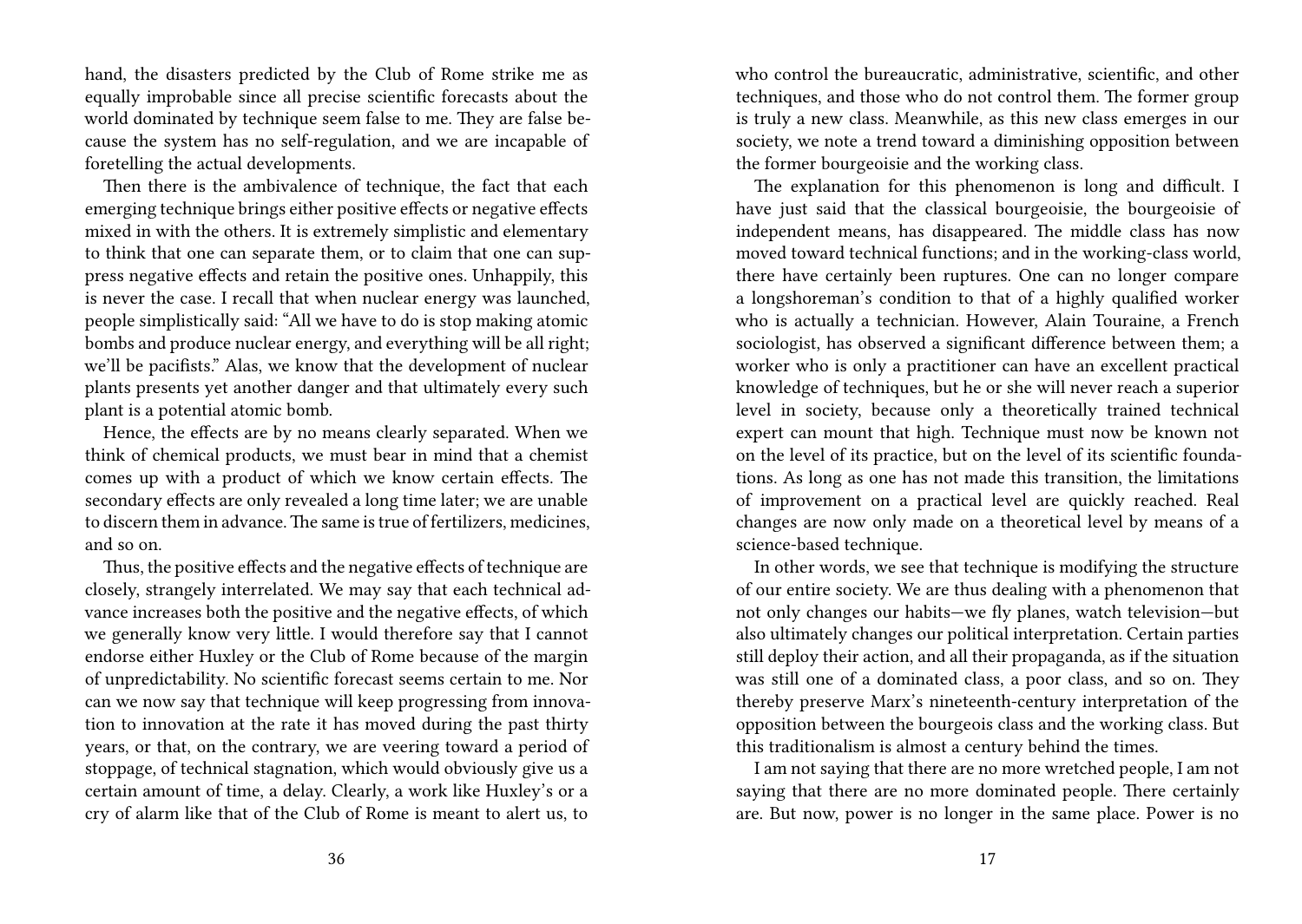longer in the hands of the owners of capital. I can develop this idea by analyzing the multinational corporations. Here, as we clearly see, capital still exists; but it is now structured in terms of technical demands rather than in terms of the ideas formulated by a capitalist. Today, there is no longer any owner of capital who plays the part that could once be played by a captain of industry.

Technique thus now appears as both a key phenomenon and as a point of view. I should elucidate these two levels and the difference between them.

Technique is a key phenomenon. In other words, for me, it is a reality, it truly exists. When I speak about technique as I do, I try to present what I perceive. And on the basis of hundreds of observations, I can study technique as a key phenomenon. But at the same time, technique is an instrument of knowledge, a scientific instrument. It offers the central viewpoint in which one must place oneself if one wishes to understand and explain what is happening. Hence, there is a double element: the epistemological element and the reality element. All phenomena in our society are either an imitation of technique or a compensation for the impact of technique. These, I believe, are the terms in which to analyze most of the realities of our world. By imitation, I mean under the immediate influence of technique, which directly moulds, for example, the administrative system. When the computer enters administrative practice, we must refashion administration to imitate the computer. Hence directly consequent and imitative mechanisms.

At the same time, however, the refashioning necessitates mechanisms of *compensation,* because it is extremely difficult to live in a technical universe. Just think of the countless science fiction stories. The technical universe, which ought to be a rational universe, is an extraordinarily icy, extraordinarily alien universe. People cannot be happy in a purely technical milieu. They can no more live spontaneously in the technical milieu than the astronaut in the cosmos. The astronaut must be powerfully equipped for survival in a space environment. Likewise, a person, no matter who, cannot live

growing consumerism. This is the same world in which I am obliged by the group in which I live to keep up to date on whatever takes place. I am by no means free to watch my television set or not to watch it, because tomorrow morning the people I meet will talk to me about such and such a program, and I do not want to put myself on the fringes of the group.

Likewise, I am part of a world in which the technical operation requires a certain amount of knowledge. I cannot enter a milieu or a job if I do not possess a certain quantity of knowledge, and a good portion of this knowledge is transmitted to me by television. Hence, in reality, I am not independent of my television set. With the set belonging to me, I am integrated in a totality that is the society dominated by technique, of which television is a part, and I am absolutely not free in my choices, in my decisions.

Naturally, I can decide not to watch a certain movie or program. But am I really sure that I can decide? For I am also a person who spends my day working at a generally technical job that is quite uninteresting, repetitive, and anything but absorbing. In the evening, what do I have for relaxing, for relieving the buildup of nervous tension that I have experienced all day long? Television. Hence, in a sense I watch television as a reward at the end of the day, and this too is caused by my living in this milieu.

Therefore, I am absolutely not independent in regard to television; and it is no use trying to understand the effect of television as an isolated phenomenon. The true problem is the situation of human beings in the totality of the society dominated by technique.

I already mentioned the absence of regulation in the system. This non-self-regulation and another feature of technique, its ambivalence, prohibit any accurate forecasting of what may happen. We are always left with two hypotheses: Huxley's brave new world; or else the "disasters" foreseen by science fiction or the Club of Rome. Neither possibility is predictable.

In fact, Huxley's brave new world, where everything is normalized, is, as I will explain later, absolutely impossible. On the other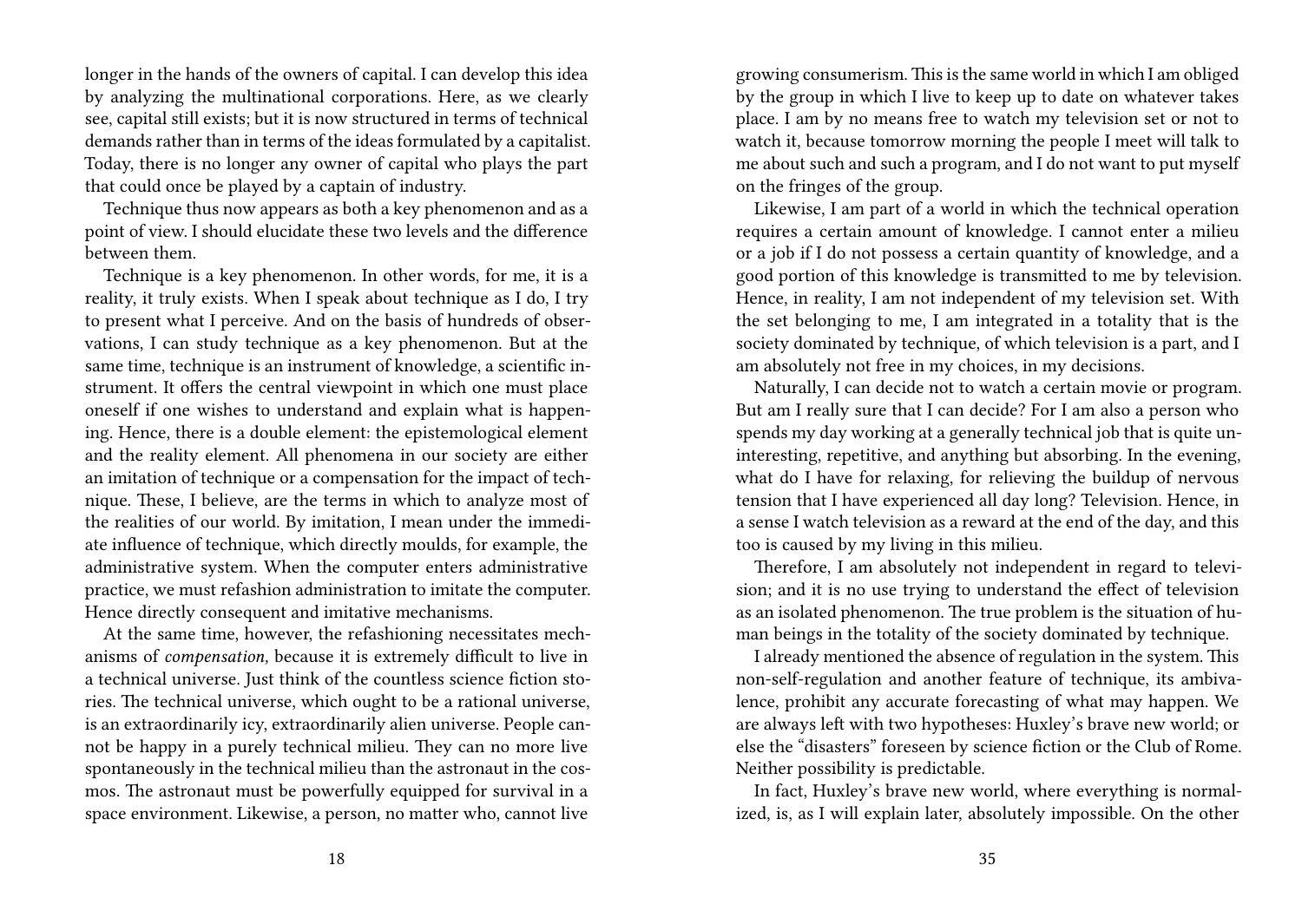group of technicians, one should not only repair the damage, but go back to the origin of the techniques involved and modify their application *at the source*—for fertilizers, say, or certain work methods, or chemical products. But this action is *never* taken. We prefer to let the drawbacks and dangers develop (on the pretext that they are not fully demonstrated) and to create new techniques to "repair" the problems. In fact this actually entails a positive feedback. There is no self-regulation of any kind in the system of technique. This does not mean that it is not a system. It does, however, mean that we are confronted with a system that has gotten out of hand—a system incapable of controlling itself. Hence, we cannot expect any rationality, contrary to what we may believe. And this, I may say, is going to be the chief danger, the chief question when we think of ourselves within the system. That is a first set of consequences.

A second set of consequences is that, contrary to what we usually do, we can no longer understand technique per se. No technique can be understood in itself because it exists only in terms of the whole. Yet that is what we always do when, for instance, we consider television. We ask: "What are the effects of television? Can one escape the impact of television? Can we master television?" And the reaction is always totally elementary: "But I'm not the least bit addicted to television. I can switch off my set whenever I like. I'm completely free." We respond as if television were a separate phenomenon, likewise independent of the system. The same is true for the automobile. Observers are investigating, for example, the effects of the car on an individual or on an entire populace, as though the car were not located within the system of technique, a part of an extremely complex set of techniques.

However, if we wish to understand television, we have to place it within the system of technique, that is, television in relation to advertising, in relation to the fact that the world I live in is turning more and more into a visual world, or that I am constantly learning that only the image that I see corresponds to a reality or that the world in which I am likewise makes constant demands by way of a totally in this rigid, rational, icy world that is the world of technique. I am not saying it will always be impossible. After all, perhaps people will adjust to a rigid, rational, and icy universe. But for the moment, they have not adjusted. For the moment, a human being is still an extraordinarily irrational creature. It was a tragic error of the eighteenth and nineteenth centuries to believe that people were originally rational beings and that all irrationality must be suppressed. Each person is a creature of passions, of flesh and blood, a creature of impulses and desires. Hence, when a person lives in a purely rational framework, it is impossible to be happy. He or she then requires compensations; and a very large number of factors characterizing the modern world are purely compensatory factors, making up for the impact of technique. We have no choice but to live in this world dominated by technique; but we are forced to find something providing satisfactions elsewhere and permitting us to live otherwise. This state of affairs is felt very deeply, especially by the young, because technique has two consequences which strike me as the most profound in our time. I call them the suppression of the subject and the suppression of meaning.

First of all, the suppression of the subject. Technique is an objectifying power. If a person has learned to drive a car correctly, then it doesn't matter who he or she is, it's all the same. The subject, if you like, cannot indulge in purely subjective fantasies in a technical framework, but must act as technique demands for that one act. The suppression of the subject is transforming traditional human relations, which require the voice, which require seeing, or which require a physical relationship between one human being and the next. The result is the distant relationship. If we compare the countless telephone calls we receive throughout the day with the personal relationship we have with one or two people, we realize that our distant relationships are considerably more numerous. And in distant relations, there is really no subject. Technique brings about the suppression of the subject. This result is accepted by a certain number of intellectuals in France such as Michel Foucault, who feels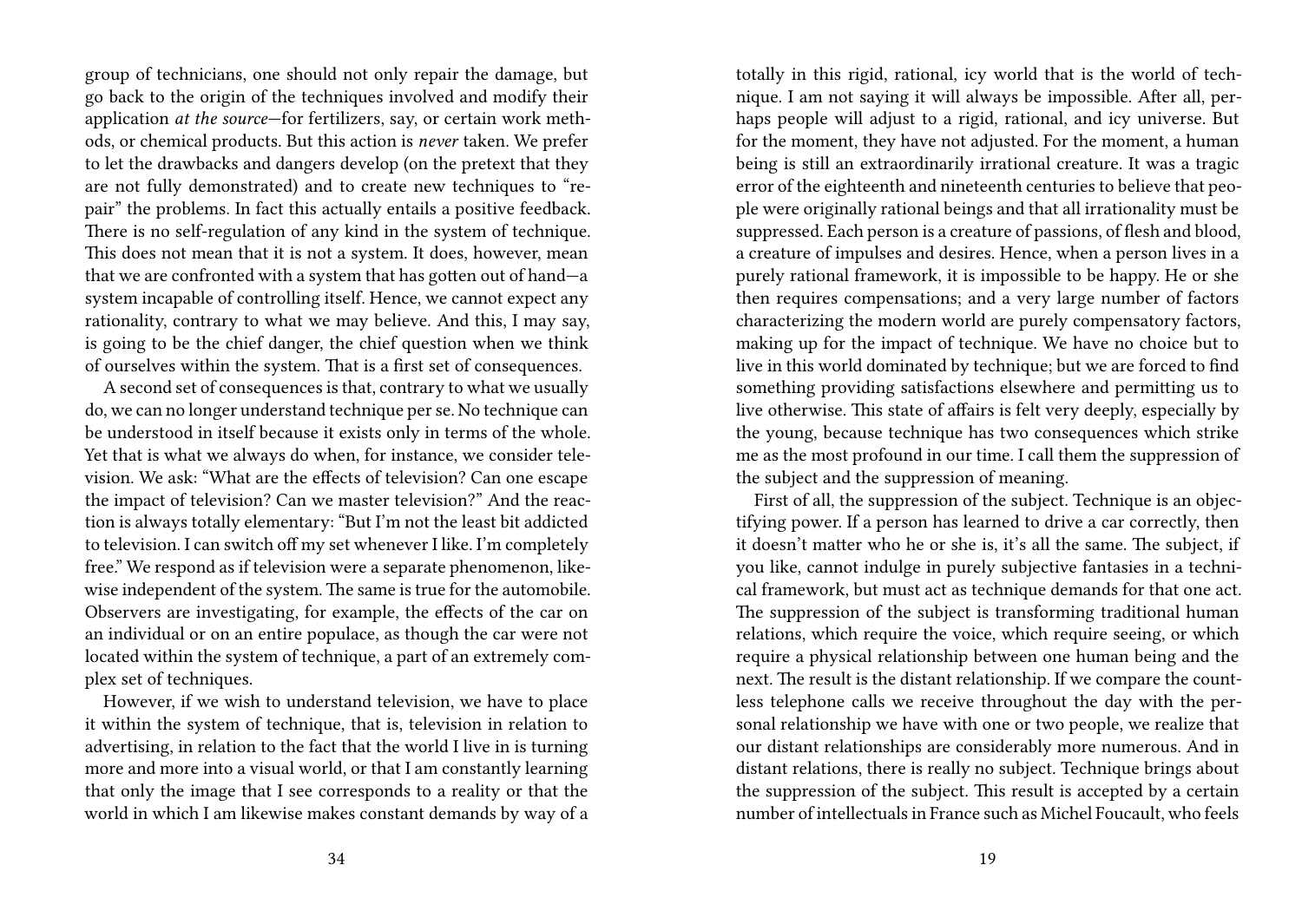that one can very easily abandon the subject. And yet Foucault has not stopped using the first-person pronoun. He still says "I." That is, willing or not, he considers himself a subject. He says "I do" or "I think." This is not "one thinks." This is not just anyone or anything.

In other words, while technique leads to suppressing the subject, we do not experience it at all well. We still feel we are subjects, we still want a very personal, unique encounter. Hence, we are in contradiction with the technical milieu.

Then, there is the suppression of meaning; the ends of existence gradually seem to be effaced by the predominance of means. Technique is the extreme development of means. Everything in the world dominated by technique is a means and only a means, while the ends have practically disappeared. Technique does not develop toward attaining something. It develops *because* the world of means has developed, and we are witnessing an extremely rapid causal growth. At the same time, there is a suppression of meaning, the meaning of existence, the meaning of "why I am alive," as technique so vastly develops its power.

We know *that power always destroys values and meaning.* Here I would point out remarkable studies done by Friedrich Junger on the conflict between power and meaning. Wherever power augments indefinitely, there is less and less meaning. One seeks a meaning when power allows us to be *ourselves,* without being superhuman. Thus, we have these two extremely active factors—the suppression of the subject and the suppression of meaning—both due to technique and both making humanity very uneasy and very unhappy.

I will try to show this interplay of imitations and compensations in certain areas, for instance in art or religion, or perhaps politics. I could start with the example of politics as a field in which technique has completely transformed the conditions of power. What strikes me is, on the one hand, the extraordinary increase in the means of action by the state and, concomitantly, the stunning decrease of power by the individual politician.

This interpretation of technique as a system has enormous consequences. I will mention only two.

First of all, technique as a system obeys its own law, its own logic. In other words, we are dealing with an autonomy of technique, a closure of technique in itself. There is a very small margin of possibility for intervention, for outside action—economic, political, or whatever—on technique. Furthermore, technique is autonomous in regard to morality, politics, and so on.

On the other hand, it is involved in a process of self-augmentation. Technique augments itself for its own reasons and with its own causalities. We would obviously have to go into a long explanation of how the person who interferes with the milieu of technique and the system of technique intervenes to some extent as an instrument of technique and not as its master. Technique has the power of self-augmentation, which is intrinsic to it.

We encounter an apparent difficulty here. The system of technique progresses by virtue of its intrinsic laws, and there is an autonomous process of organization. But at the same time, this can occur only by means of constant human decisions and interventions. By describing the system as autonomous, I do not mean an autonomy capable of directing itself and reproducing itself without human intervention. What happens is that the system determines the one who must make the decisions and who must act. The *sole* actions and decisions to be allowed are the ones that promote the growth of technique. The rest are rejected and quickly forgotten. Those who make the decisions are neither aesthetes, skeptics, critics, nor people free of obligation. Since childhood, they have been accustomed to technique: they feel that only technique is important, that only progressive thinking is valid; and they have learned techniques for their work and their leisure. In this way their decisions always support the autonomy of technique.

Here we have a problem. Like any system, technique ought to have its self-regulation, its feedback. Yet it has nothing of the sort. For instance, if one observes a set of negative effects caused by a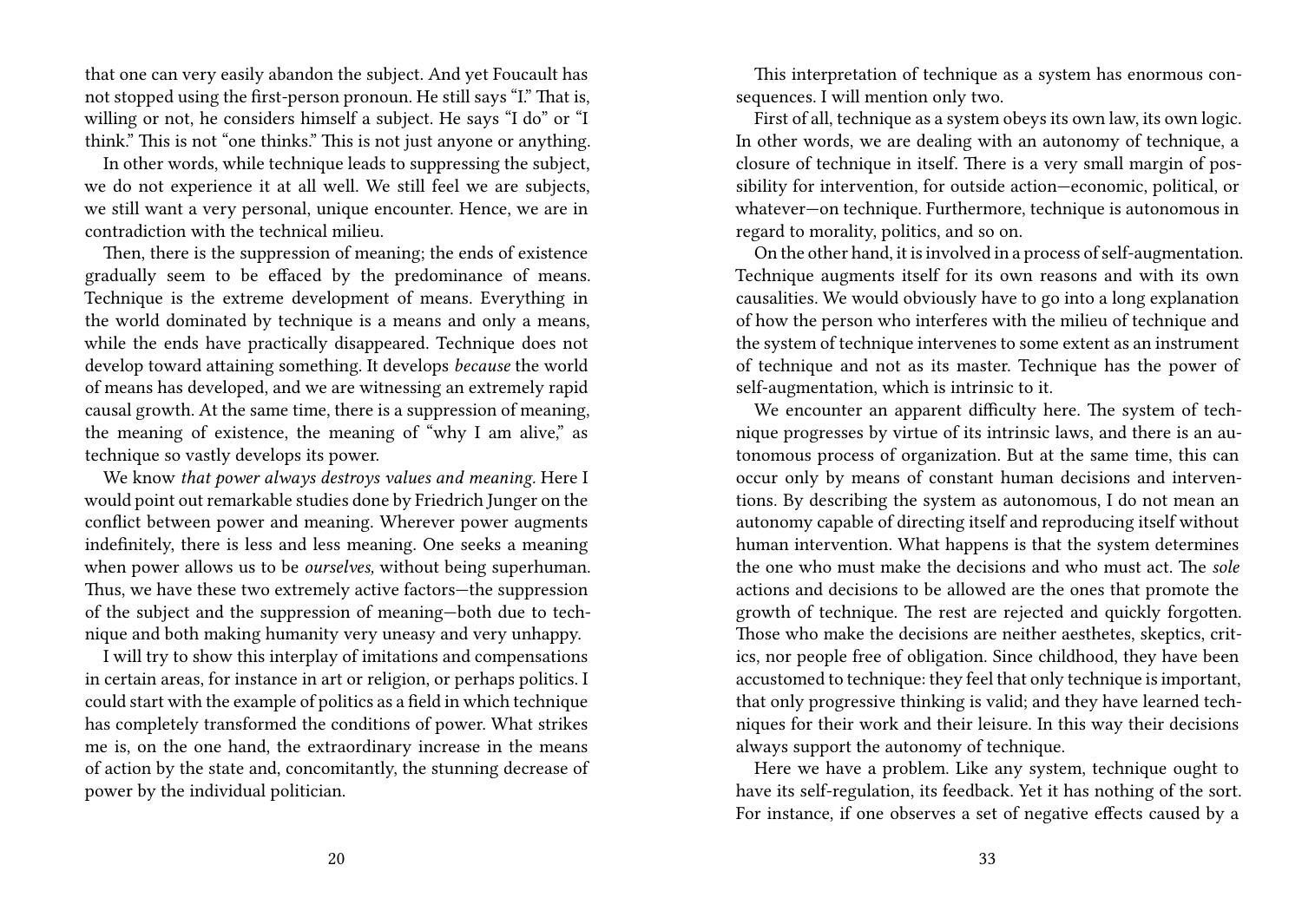historical period, it was more important to solve political problems than a certain number of purely natural problems. Likewise, today, it is more important, more decisive, to solve the difficulties raised by technique, the dangers coming from technique, than to solve purely political issues, the problems of elections, the question of whether a system should be democratic or not.

Of course, just as society employed the means of nature, so too technique employs the means of society. Hence, technique aggravates political problems. Political power is now in the hands of technical structures that far surpass any power ever held by older political authorities. However, this is no longer a political problem. Whatever the regime, it has its structures in hand. The problem is actually a technical one.

Thus, technique has become a milieu. Beyond that, however, it has also become a system. I am using the term "system" in a sense that has now become customary since Ludwig von Berthalanffy: an ensemble of mutually integrated elements, situated in terms of one another and reacting to one another. On the one hand, every element in the system is understood only in terms of the whole, in terms of the system. Any variation in the whole has consequences for the integrated parts. And reciprocally, any change in the elements affects the whole.

This, I feel, is a new view of technique, with a difficulty that I have already pointed out: when I speak of technique as a system, I mean two different things. The first is that technique has in fact become a system. This means that each individual technique is actually integrated in a totality; each datum of technique must be understood in terms of this totality. Hence, there is actually a system of many techniques. Secondly, when I say that technique is a system, I mean that the concept of "system," used both philosophically and sociologically, is a means of interpreting what is happening technically. It is essentially an epistemological instrument allowing us to know and understand technique better. Hence, the term "system" designates both the fact and the instrument of comprehension.

The modern state has means that are all technical: administrative means, communications means, control means, means for planning land use, all the information means that no other state has had until now. Hence, we are dealing with a phenomenon that is very different from the one studied by Weber. Weber did see the growth of the state. But nevertheless, for him, the state was always tied to the power of a certain category of politicians. Bismarck, I would say, was ultimately the model of the state. But now we no longer need a Bismarck, we no longer need great statesmen. For with this augmentation of means, we witness the lessening importance of the politician.

The politician is someone who is not a technician, who does not know the means that the state can employ, who depends in all decisions on what the technical experts say and on what those other technical experts, the bureaucrats, do. Every politician must first deal with dossiers prepared by groups of technical experts, and these dossiers contain a decision ultimately suggested by technical experts. This is the decision that the politician will always make. Once the decision is made, it has to be applied by other technical experts, the administrators. The politician now has a tiny role, especially since the administrators—without even saying anything—can block this decision, so that nothing will happen. We can see this very concretely in France with the president of the Republic, who has generous ideas. He launches certain proposals, but nothing happens.

When I describe the increase in the means of the state and the decrease in the power of the politician, I am speaking of something that has been taking place in both the Socialist and the capitalist world. Indeed, this is one of the points of progressive identification between the two. Within this framework, one can say, for instance, that law is totally losing its validity and significance. It is becoming a technical device for administration and organization. In other words, law no longer has the objective of bringing justice. Today it is an instrument in the hands of administrators, in the hands of the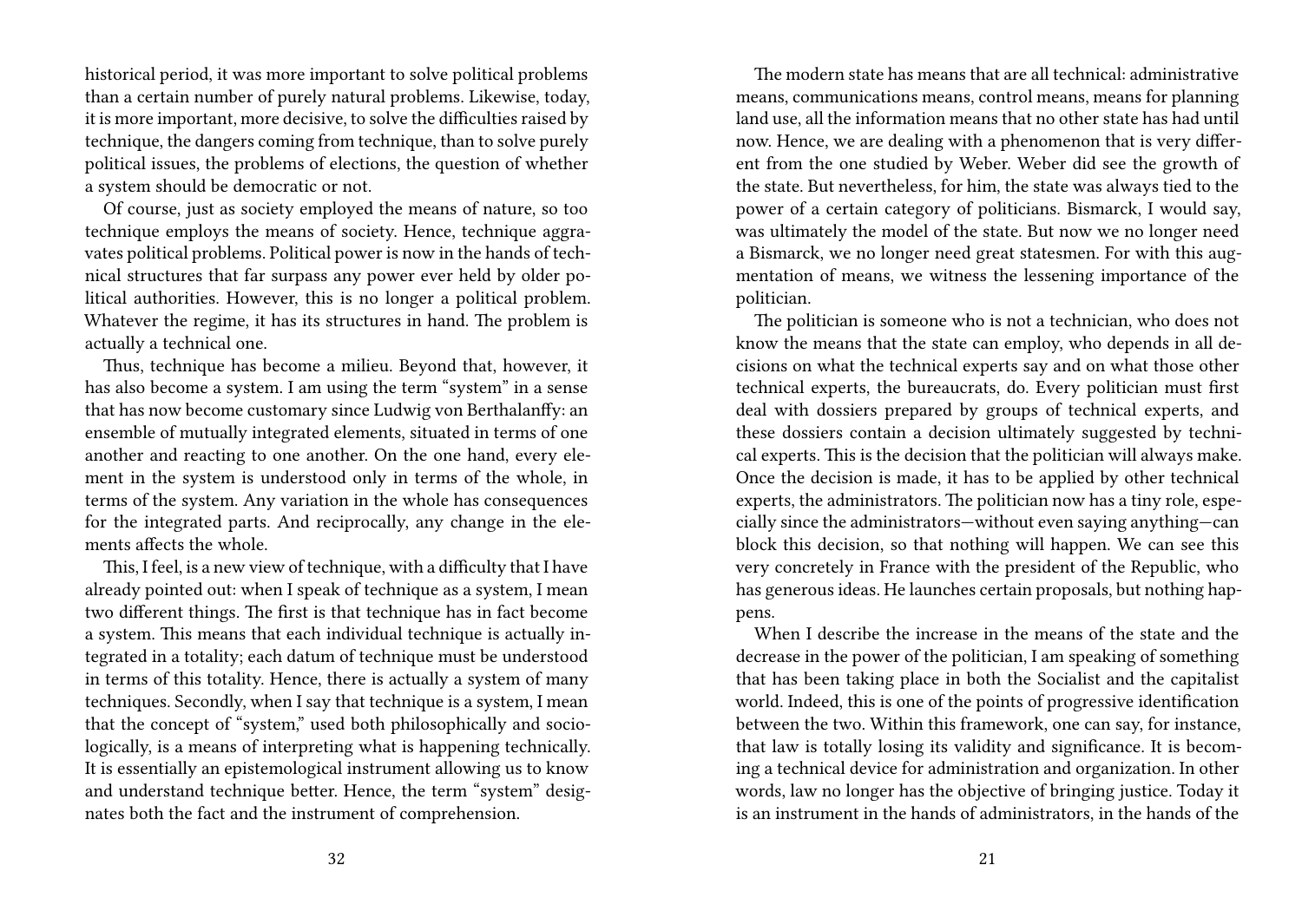state—an abstract instrument for administering and organizing the society.

We often have the situation (not only in France) of administrators acting outside of any legal rule and then, after acting, making juridical decisions that simply legitimize what they have done. In other words, law is no longer made in advance for the administrator to obey and apply. Law is made *after* the fact to justify what has been carried out. Here, we are patently faced with the loss of meaning—law no longer has meaning—and along with this occurs the disappearance of the subject—for the politician was once the subject. Through two centuries of European history, great individuals forged all history. Today this is no longer true. History is made by the heavy mechanisms of the state machinery and by the social forces that combine with or contradict one another—hence, things that totally escape the power of the subject.

In a word, we are witnessing an imitation of technique by the bureaucratic and technocratic power of the state; and we are witnessing a compensation, I might say, by the *discourse* of the politician. The speeches of the politician are always very important, indeed enthralling, because we think we are in charge of the situation. When we listen to a politician, we agree, we disagree, we contest what is said. But instead of looking at the reality of what is occurring, we are content to have a person on stage who tells us: "I am in charge of the situation," or we argue that he is not in charge of the situation. Either way we feel we have a subject before us and we feel that we are subjects. That is how we make up for the absence of the politician's power and our own power. In fact, in regard to technical growth, politicians are utterly devoid of means. They simply cannot reorient our society in a different direction.

That is one brief example. A second example will show what I mean by the disappearance of meaning and of the subject as well as the double movement of imitation and compensation in the domain of art.

tioned that when human beings organize themselves into a society, they still remain in contact with the natural milieu. Society is a means for best utilizing the means of nature and avoiding the disadvantages of the natural environment. By the same token, it is obvious that technique does not suppress nature or society; rather, it mediates them. Nature was mediated by society, with people living in the social group and beyond nature. Now, technique mediates society and, on a secondary level, nature.

Each preexisting element—nature or society—is to some extent obsolete. But it still exists in regard to dangers. For instance, the dangers of natural epidemics were always imminent in the social milieu. However, epidemics were a relatively less serious matter than the dangers inherent in society. Likewise, there are natural dangers and societal dangers that still survive, even though the milieu we now live in is a technical one. There are still typhoons and earthquakes; there are still wars and dictatorships. Yet in reality, all things are already rendered obsolete and placed on a secondary level by the emergence of a new milieu. In other words, the problems raised by a former, obsolete milieu are no longer the essential or fundamental problems.

When human beings were organized in a society, their fundamental problems—and this was the whole question of politics—were the very organization of society, the relations between various societies, the growth of political power, and the control of political power. These issues were far more important than those concerning natural phenomena.

Similarly, today, the technical phenomenon, including both the positive and the negative aspects of technique, the things that both endanger us and increase our power, are far more important than the problems caused by society itself. Hence, we ultimately come to the following conclusion: most of the problems we face today especially the purely political ones, which relate to the foregoing historical period when the essential milieu was society—are all obsolete by now. These are ancient problems, if you will. During the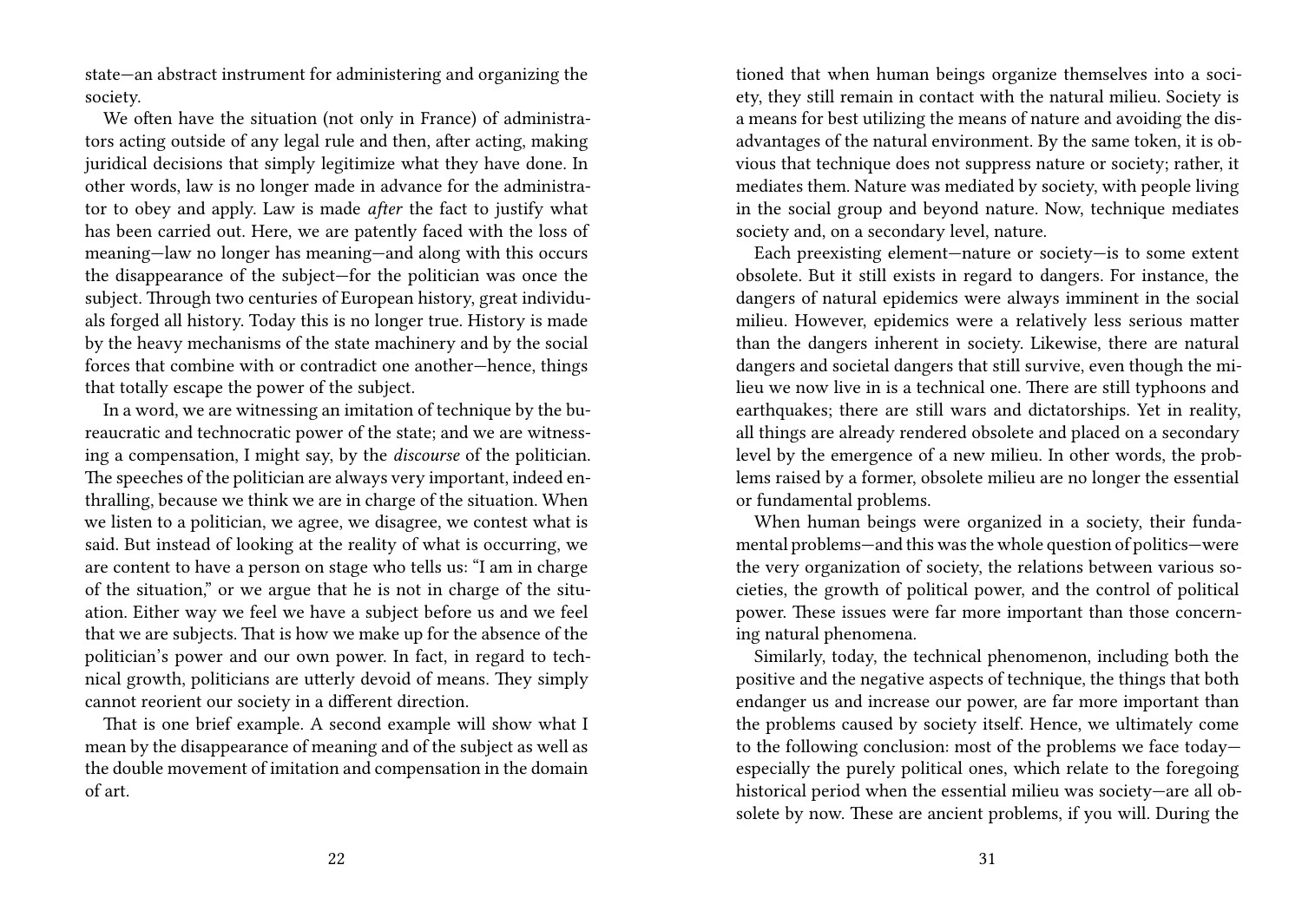historical. History is tied not to the existence of a natural milieu, but to the existence of a social environment. Society allowed humans to grow strong. The human group became an organized group, a group that has gradually dominated the natural environment, using it as best it can.

What I call the "social period" is the historical period beginning some seven thousand years ago, when human beings succeeded in more or less protecting themselves against nature and taming it, in grouping into societies and in utilizing techniques. During this period, society was the natural milieu for human beings, who remained in close contact with nature (there was a balance between town and country). Techniques were only means, instruments.They were not all-invasive. The great problems were those in the organization of society, the political form to choose, the distribution of labour and wealth, the circulation of information, and the maintenance of cohesion among groups. Thus, society was the environment which allowed human beings to live, and also caused problems.

But while becoming a human milieu, society also turned into something that allowed us to live and then imperilled us. For the chief dangers were now wars, which are an invention of societies. The social milieu still seems like a "natural milieu," because people to some extent remained in nature. Throughout the historical period, this social milieu marks the intermediary period between the natural milieu and the one we know today, the milieu of technique.

The third milieu, this technical one, has actually replaced society. Not only are natural data and natural facts utilized by technique, mediated by technique; not only are people alienated from nature by technique; but also social relations are mediated and shaped by technique. In short, the weight of society is far lighter now than the weight of technique.

Of course, when I speak of these three successive milieus for humanity, I am certainly not saying that the appearance of a new milieu eliminates and destroys the preceding one. I have just men-

Modern art is completely characteristic of this influence, this impact of technique. It is characteristic not only in what the artists produce, but also in the explanations offered by critics for modern art. There is no more subject. We know all the theories on painting. Now we have forms, we have splotches of colour. But this means nothing. There is no theme.

The same holds for the novel. In what was known in France as the *nouveau roman,* the subject was suppressed in the following sense. There was no plot. It was considered totally retrograde to tell a story in a novel; you did not tell a story anymore, and there were no characters either. So we had those utterly amazing novels in which there was never anything but "I, you, he," and we never knew who "I" was, who "you" were, who "he" was. There was total confusion sentence by sentence, and there was no telling what referred to whom. Hence, we were dealing with the expression of an art that reflected technique, the suppression of the subject.

A book of thoughts on modern art, explaining how to use the computer to paint a picture, showed a reproduction of a painting done by a computer and a painting done by Kandinsky. The author asked: "Who is the artist here, the computer or Kandinsky?" It was impossible to answer one way or the other; and so, it was said, you can see that the computer can do real and authentic painting. I, however, would say that this simply means that Kandinsky paints like a computer. That's all. It does not mean that the computer paints like Kandinsky. In other words, the painter has taken lessons from technique, he has taken lessons from the instrument, and he reproduces by suppressing the subject.

The same holds true when someone makes music with the computer or when the musician proceeds not by listening to sounds, by creating on an instrument, but by a mathematical development which is translated into certain sounds. This process is totally different from what artistic creation used to be. Now, we truly have the reproduction of technique by art.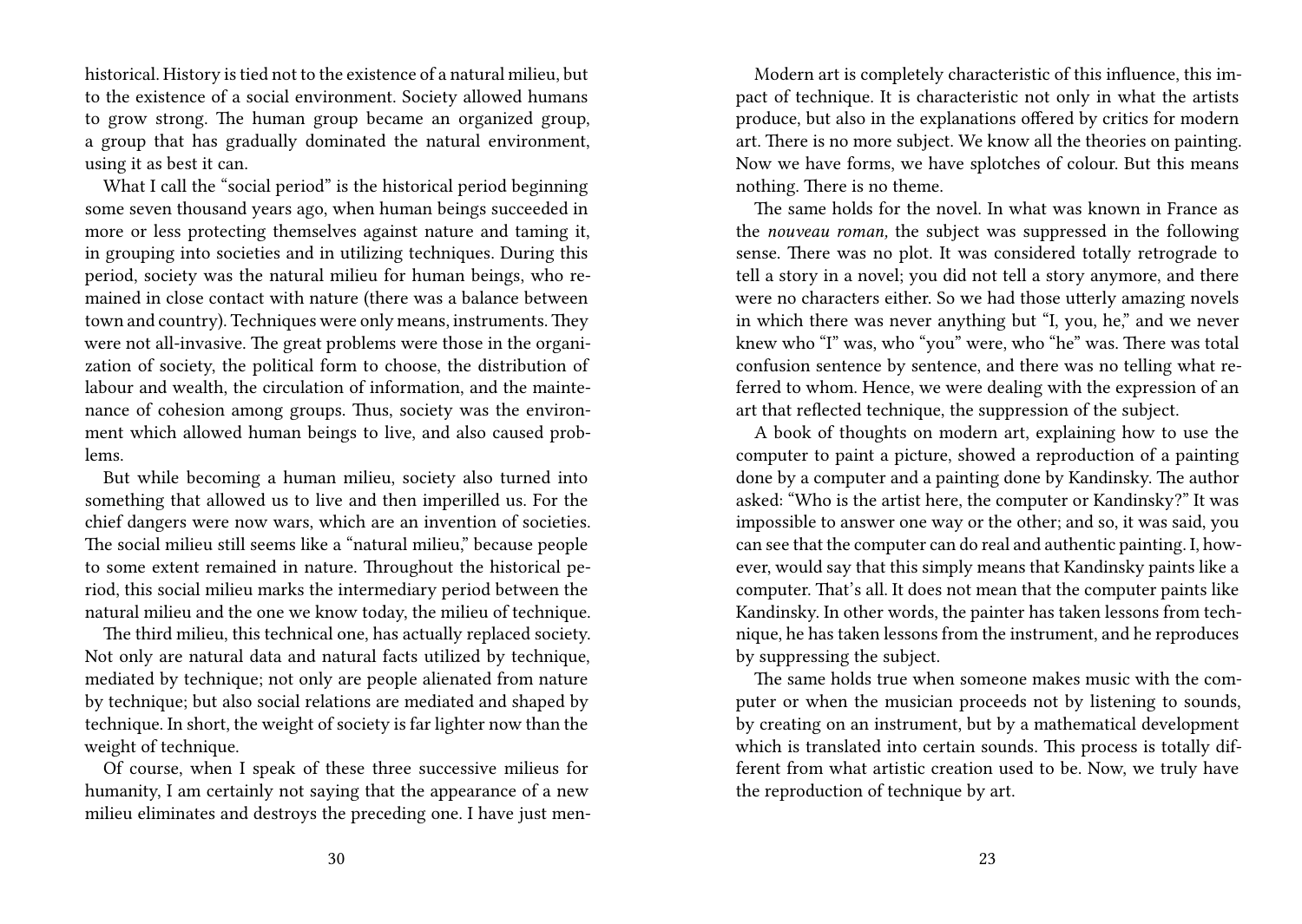Likewise, the suppression of meaning. How many times have we not read, particularly in linguistics and above all in structural linguistics, that we must never seek the meaning of a text. A text simply exists. There are black forms on white paper, and we have to read the text as it is. We have to see the structure of the text, and it makes no difference whatsoever whether it has any meaning or not. Remarkably enough, there is a whole category of artists and intellectuals who fully accept that language has no meaning, that it simply has structures. In a very recent article, a modern linguist actually stated: "Naturally, when we say 'Please pass the bread,' this sentence has meaning. But this is quite unimportant because it is only an *extraordinarily rare case of language."* For my part, however, I think that this is the *habitual use* of language; the structural utilization of language in modern poetry does not strike me as the normal and habitual case. Again this example illustrates the suppression of meaning, and here too, a tendency to imitate what is happening in technique.

But there is also *compensation.* It is not possible to live only in icy painting, in abstractness. It is not possible to listen only to computer music. So, we let off steam in the opposite direction; we dash toward, say, Pop Art, to make up for the technical milieu we live in. We move toward total sexual liberation as a compensation. Erotic spectacles make up for the far too sophisticated technical spectacle. Hence, modern art, in the suppression of subject and meaning, has two directions. It is a pure and simple reproduction of techniques; and it is compensation for technique itself.

My final example of compensation involves nearly all the religious phenomena in the present-day world. We know that there has been a sudden development of religious phenomena. Personally, I do not believe that this development comes (if one is Christian) from the Holy Spirit. It is quite comprehensible, from a purely sociological viewpoint, in the light of technique. Life in our techniquedominated world is extremely frustrating and extremely distressing, so we have to escape it. Religion appears as a means of escape. That

In other words, I feel there is never a true and total adaptation of the living creature to the milieu. There are successive nonadaptations with challenges, of course, and then new adaptations, hence changes. This permits me to define the milieu for all living beings. We know, of course, that some animal species have vanished for failing to adjust to a changed milieu. Although initially adapting, they ceased to do so.

We have succeeded in overcoming various crises caused by the milieu we live in. Hence, we must pinpoint these two elements. The milieu is that which offers the means to live and also that which poses problems and dangers.

There are rather fundamental consequences of this transformation of the milieu in which we have always lived into a milieu of technique. They are fundamental, I think, in that we must call upon a theory which is entirely new, the theory of the three milieus. For it is not true that we have passed directly from the natural milieu to the technical milieu. In reality, we have known not two, but three successive milieus: the natural milieu; the milieu of society; and now, the milieu of technique.

The natural milieu was that of the prehistoric period, when there was no organized society as yet and when immediate contact with nature was absolutely permanent. This was really an immediate contact; nothing mediated, nothing served as an intermediary between the human group and nature in the traditional sense of the term. Nature provided a sustenance for human beings, who lived by hunting, by gathering; and nature also provided their principal danger—the danger of poisons, the danger of wild animals, certainly, but also the danger of barrenness, the danger of shortages. This was the first milieu, the one we think of quite spontaneously.

However, humans found a way of defending themselves against this natural milieu, getting the best from it and protecting themselves against it—something that would mediate between themselves and nature. This new means was society. The creation of human society appeared with the times traditionally known as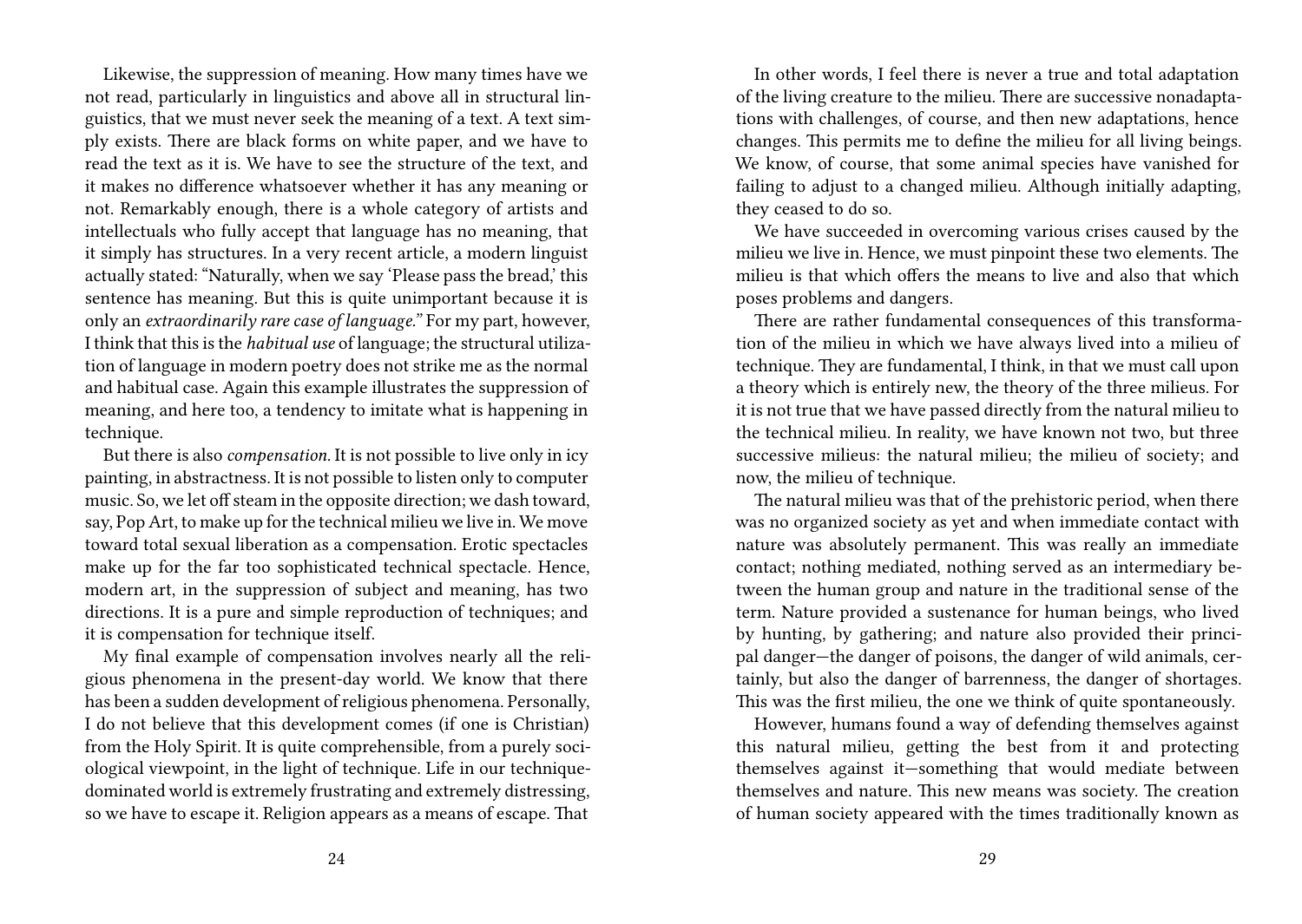## **The Present and the Future**

A certain number of French sociologists, particularly Georges Friedmann, believe that technique is a new milieu in which people live. But generally, none of them has analyzed this phenomenon or drawn all the inferences from this observation. I have developed this problem of technique as a milieu, and I have interpreted it first on the basis of the experience of the environment in which we live. Principally, this milieu is the city, an entirely artificial world. There is practically no living element here except for the human being. The city is a pure product of techniques of all kinds. In short, we live in a milieu that is totally dead; one of glass, steel, cement, and concrete in which technical products replace the old natural milieu in which we used to live.

This urban people's contact with nature is totally accidental and frequently very slight, for instance when they go on vacation. But when they do take a holiday, they also wish to preserve the artificial milieu. We see vacationers—at least in France—surrounded by countless gadgets such as TV and radio sets; even when in contact with nature, they need to reconstitute a technical milieu.

However, we should not deceive ourselves about the meaning of this milieu. Just what is a milieu? It seems to me (and there are few studies on this subject) that it is not only the place in which a person lives, but also the place from which a means of survival is drawn. Of course, this is extremely simple. But at the same time, the milieu is *what puts one in danger.* Hence, a milieu both makes living possible and also *forces change,* obliges us to transform who we are because of problems arising from the milieu itself.

is why religion is taking the forms that we now witness, the forms of spiritualism, and the extremely ardent, extremely intense sects of pietism, through which people can separate themselves totally from the world. Technique is coming to dominate the material world, and we are subject to the material world. But we can compensate byway of religious escape, by way of spiritual escape.

We must not forget that this is what Marx meant when he called religion the opiate of the people, when he said that the function of religion is to continue the domination of capitalism over the exploited and to make them believe that in paradise they will have freedom and no longer be exploited. Now, of course, the characters have changed; it is no longer the capitalists and the workers. The phenomenon is completely different, and more abstract. We now have technical organization on one side and human beings, all humanity, on the other side. Religion plays the same role here, allowing us to escape, and to continue living at the same time. Clearly, what is happening in Iran is a compensation for an overly sudden and overly rapid technicization by the Shah. The people could not bear this sudden transformation and have therefore fled into mysticism.

I would like to specify that all the things I have discussed in relation to technique are not primarily theoretical. They are, essentially, observations of what I see as the substratum or, in Marxist terms, the infrastructure of our society. On the basis of these perceptions, I have developed an overall interpretation by means of a theoretical effort. I have set up a theory, which in my eyes, however, is nothing but a formulation and an account of what I have observed. In no way is this a closed system. I am obliged to take heed of any new fact that I note, and I must then change some element in the original construction. (Here, once again, I think I am being quite faithful to the ideas of Marx, who kept rethinking his theoretical givens in line with economic or political events, for instance the Commune of 1871.)